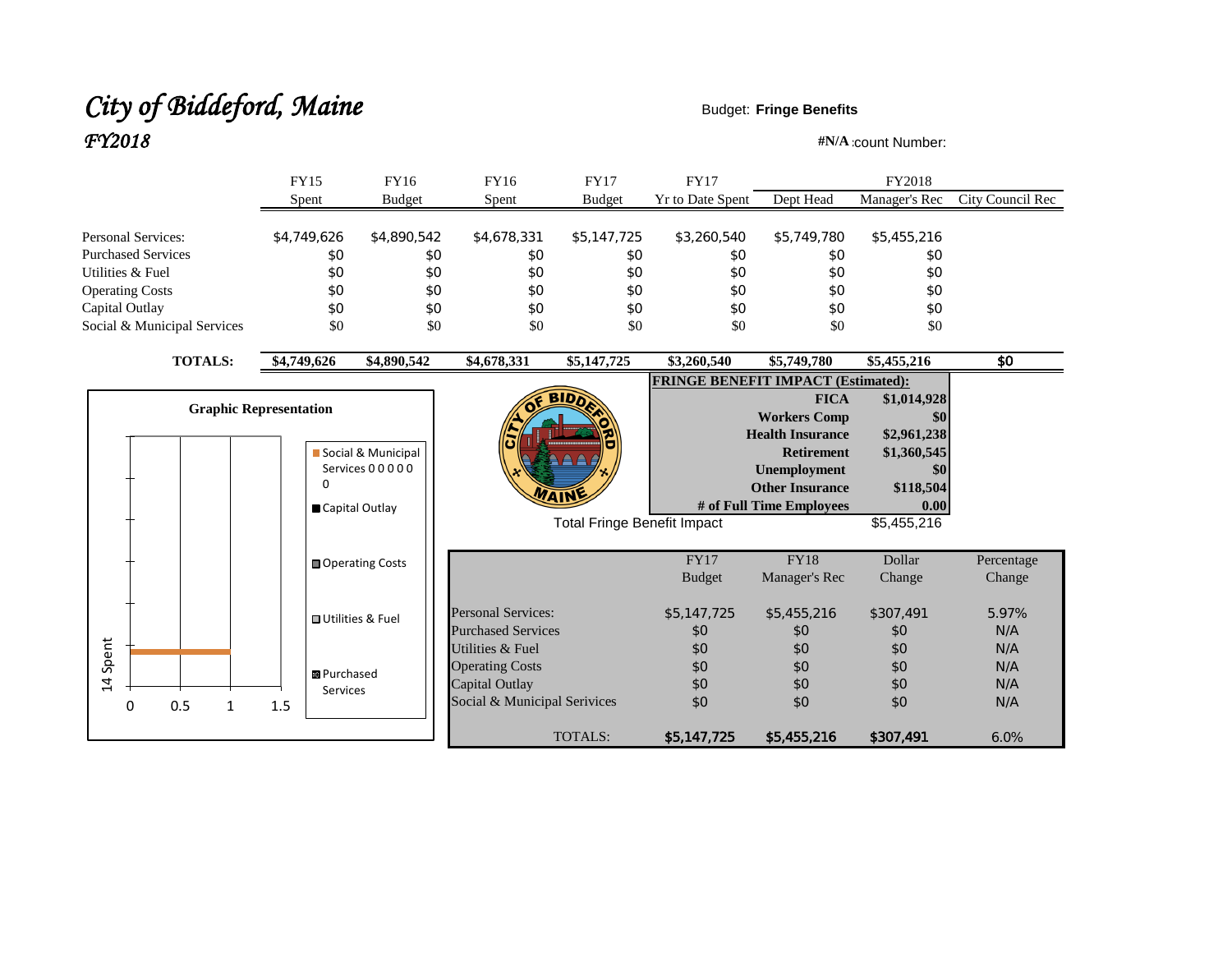## FY2018 Personnel Services

| Account |                                    | <b>FY15</b> | <b>FY16</b>   | FY16        | <b>FY17</b>   | <b>FY17</b>             |             | FY2018      |
|---------|------------------------------------|-------------|---------------|-------------|---------------|-------------------------|-------------|-------------|
| Number  | Description                        | Spent       | <b>Budget</b> | Spent       | <b>Budget</b> | <b>Yr to Date Spent</b> | Dept Head   | Mgr's Rec   |
|         |                                    |             |               |             |               |                         |             |             |
|         | 60201 FICA/Medicare Employer Share | \$874,322   | \$949.301     | \$860,851   | \$985,952     | \$604,840               | \$1,056,134 | \$1,014,928 |
|         | 60202 MPERS-Employer Share         | \$928,320   | \$1,025,961   | \$993,711   | \$1,089,478   | \$721,116               | \$1,257,064 | \$1,220,471 |
|         | 60203 457 Employer Share           | \$74,788    | \$81,294      | \$82,168    | \$111,572     | \$64,234                | \$123,315   | \$140,074   |
|         | 60204 Transit Retirement Employer  |             |               |             |               |                         |             |             |
|         | 60210 HPHC Ins Employer Share      | \$1,313,678 | \$1,281,274   | \$1,186,994 | \$1,299,576   | \$777.815               | \$1,442,179 | \$1,232,310 |
|         | 60211 NNEBT Ins Employer Share     | \$1,546,283 | \$1,537,052   | \$1,530,897 | \$1,575,014   | \$1,036,314             | \$1,748,200 | \$1,728,929 |
|         | 60212 S-T Disabililty ER Share     | \$6,518     | \$7,867       | \$6,716     | \$7.681       | \$5,155                 | \$8,960     | \$8,504     |
|         | 60213 L-T Diability ER Share       | \$5,718     | \$7,793       | \$6,703     | \$8,252       | \$4.796                 | \$8,823     | \$8,873     |
|         | 60217 RHSA Plan ER Share           | \$0         | \$0           | \$10,290    | \$70,200      | \$46,269                | \$105,105   | \$101,127   |
| Totals  |                                    | \$4.749.626 | \$4.890.542   | \$4,678,331 | \$5,147,725   | \$3.260.540             | \$5,749,780 | \$5,455,216 |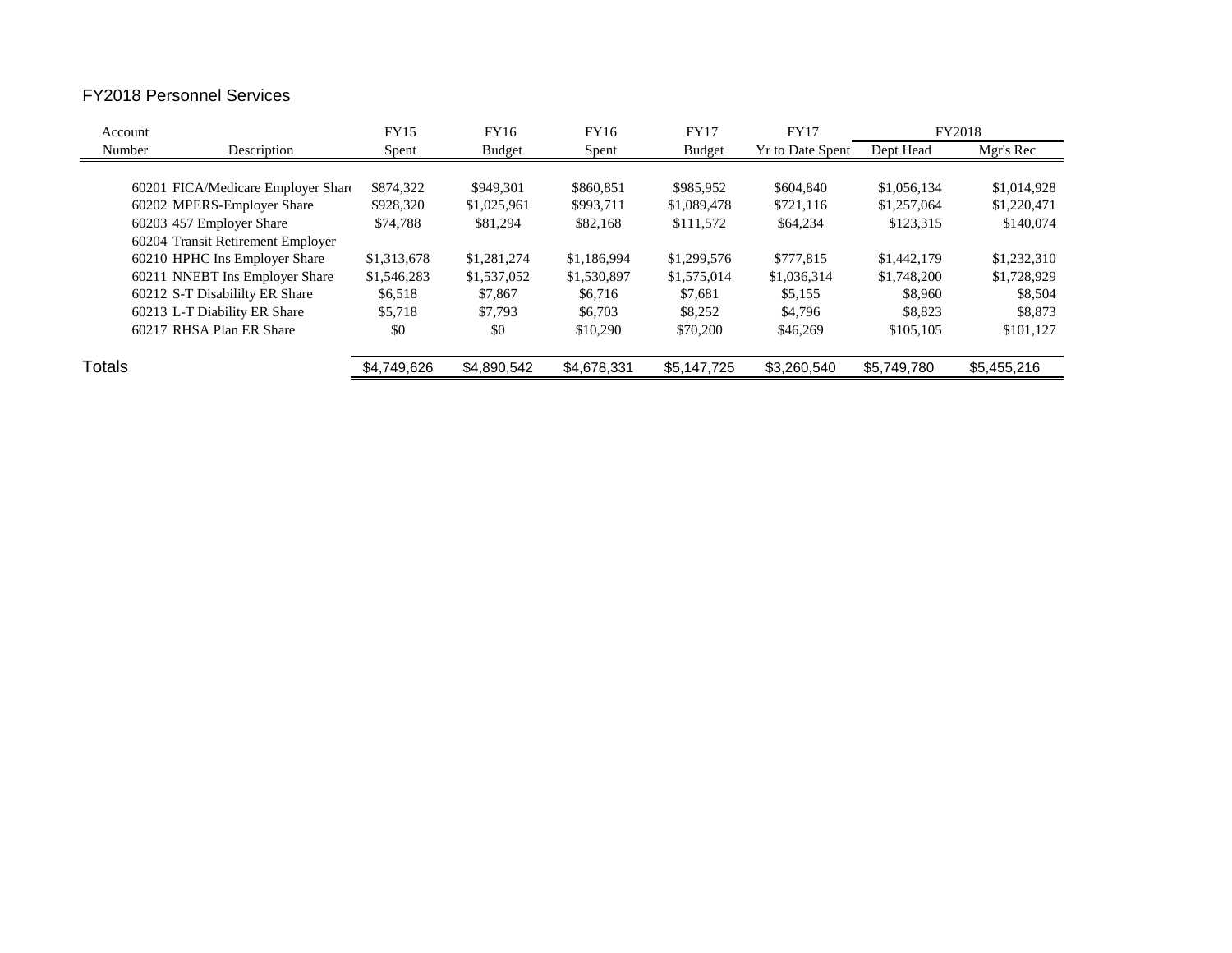

April 19, 2017 **Department:** Fringe Benefits

Account Title: FICA/Medicare-ER Share Exp

Department Number: 60201

| FY2015       | FY 2016       | FY 2016      | FY 2017       | FY 2017       |
|--------------|---------------|--------------|---------------|---------------|
| Actual       | <b>Budget</b> | Actual       | <b>Budget</b> | Est. Expended |
|              |               |              |               |               |
| \$874,321.51 | \$949,301.00  | \$860,851.43 | \$985,952.00  | \$607,193.00  |

| FY-2018       | Department     | City Mgr       | Council | Increase    |
|---------------|----------------|----------------|---------|-------------|
|               | Reauest        | Recommendation | Action  | (Decrease)  |
| <b>Budget</b> | \$1,056,133.72 | \$1,014,928.08 |         | \$28,976.08 |

**Support for Budget Request:** Provide justification for the budget request using as much detail as possible to support it. Examples of acceptable support include unit costs, quantity estimates, price quotes, etc. Requests based solely on a percentage increase above the previous budget will not be accepted. Use additional sheets if necessary.

see accompying support sheets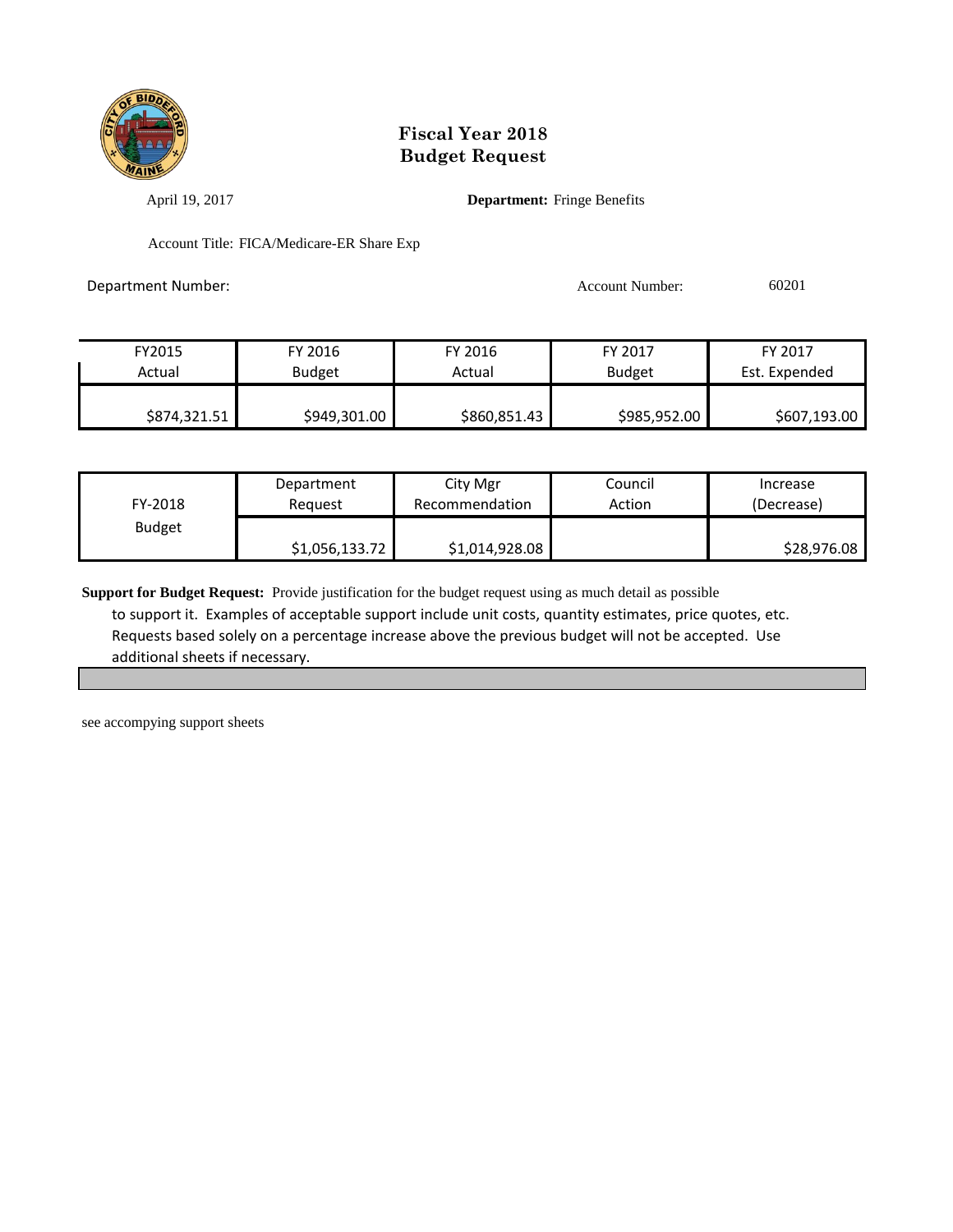#### **FICA Details**

|               | Organization                          | <b>FY15</b>  | <b>FY16</b>   | <b>FY16</b> | <b>FY17</b>   | <b>FY17</b><br><b>Yr to Date</b> | FY2018           |                      |                         |
|---------------|---------------------------------------|--------------|---------------|-------------|---------------|----------------------------------|------------------|----------------------|-------------------------|
| <b>Number</b> | Name                                  | <b>Spent</b> | <b>Budget</b> | Spent       | <b>Budget</b> | <b>Spent</b>                     | <b>Dept Head</b> | <b>Manager's Rec</b> | <b>City Council Rec</b> |
| 21101         | Mayor/Council                         | \$1,883      | \$2,013       | \$2,006     | \$1,890       | \$1,248                          | \$1,968          | \$1,890              | \$0                     |
| 21102         | <b>City Manager</b>                   | \$12,969     | \$14,301      | \$12,424    | \$15,476      | \$8,395                          | \$21,044         | \$21,044             | \$0                     |
| 21103         | City Clerk                            | \$13,459     | \$14,978      | \$14,398    | \$14,632      | \$9,415                          | \$18,577         | \$19,330             | $$0$$                   |
| 21104         | Elections/Voter Registration          | \$86         | \$0           | \$14        | \$0           | \$5                              | \$0              | \$0                  | \$0                     |
| 21105         | Assessing                             | \$13,163     | \$13,867      | \$13,334    | \$13,827      | \$7,612                          | \$14,559         | \$14,214             | $$0$$                   |
| 21106         | Finance                               | \$20,418     | \$23,766      | \$21,241    | \$23,502      | \$14,148                         | \$22,013         | \$23,168             | \$0                     |
| 21107         | <b>Computer Services</b>              | \$5,852      | \$6,415       | \$6,031     | \$6,516       | \$4,053                          | \$6,614          | \$6,990              | $$0$$                   |
| 21108         | Personnel                             | \$4,883      | \$5,771       | \$4,997     | \$6,125       | \$3,221                          | \$6,676          | \$6,455              | $$0$$                   |
| 21109         | Planning/Economic Development         | \$20,278     | \$20,471      | \$17,567    | \$23,829      | \$17,916                         | \$22,069         | \$22,069             | $$0$$                   |
| 21110         | Code Enforcement/Inspections          | \$23,288     | \$24,846      | \$23,365    | \$28,993      | \$16,580                         | \$27,040         | \$28,232             | \$0                     |
| 21111         | <b>General Administration</b>         |              |               |             |               |                                  |                  |                      |                         |
| 21121         | City Hall Building Exp                | \$2,895      | \$3,076       | \$3,005     | \$3,187       | \$1,974                          | \$3,235          | \$3,519              | \$0                     |
| 21122         | Private Schools                       | \$0          | \$0           | \$0         | \$0           | \$0                              | \$0              | \$0                  | \$0                     |
| 21123         | <b>Community Center</b>               | \$5,374      | \$6,732       | \$5,969     | \$6,177       | \$3,693                          | \$7,282          | \$7,076              | $$0$$                   |
| 21124         | Recreation                            | \$26,507     | \$27,586      | \$25,599    | \$28,984      | \$18,833                         | \$29,707         | \$31,173             | $$0$$                   |
| 21125         | Health & Welfare Expense              | \$11,508     | \$12,474      | \$11,185    | \$7,259       | \$4,655                          | \$7,538          | \$7,844              | $$0$$                   |
| 21126         | <b>Facilities Management Expense</b>  | \$6,159      | \$6,570       | \$6,373     | \$6,544       | \$4,129                          | \$6,987          | \$6,987              | \$0                     |
| 21127         | <b>Social Services</b>                |              |               |             |               |                                  |                  |                      |                         |
| 21128         | <b>Municipal Services</b>             |              |               |             |               |                                  |                  |                      |                         |
| 21141         | Fire Dept.                            | \$194,101    | \$214,320     | \$182,513   | \$220,250     | \$131,923                        | \$252,034        | \$217,959            | \$0                     |
| 21142         | Biddeford Pool Fire Dept.             |              |               |             |               |                                  |                  |                      |                         |
| 21143         | Hills Beach Fire Dept.                |              |               |             |               |                                  |                  |                      |                         |
| 21144         | <b>Emergency Management</b>           | \$479        | \$503         | \$492       | \$510         | \$330                            | \$519            | \$602                | \$0                     |
| 21145         | <b>Hydrant Rental</b>                 |              |               |             |               |                                  |                  |                      |                         |
| 21146         | Police Dept.                          | \$201,024    | \$222,476     | \$218,127   | \$254,080     | \$153,638                        | \$263,470        | \$261,219            | \$0                     |
| 21147         | Police Investigative Services         | \$39,952     | \$40,772      | \$31,989    | \$32,219      | \$19,286                         | \$33,696         | \$33,022             | $$0$$                   |
| 21148         | Communications                        | \$77,791     | \$78,602      | \$76,438    | \$80,632      | \$50,374                         | \$87,672         | \$86,443             | \$0                     |
| 21149         | <b>Animal Control Officer</b>         | \$3,773      | \$4,111       | \$3,994     | \$4,257       | \$2,607                          | \$4,555          | \$4,536              | \$0                     |
| 21150         | <b>Street &amp; Traffic Lights</b>    |              |               |             |               |                                  |                  |                      |                         |
| 21161         | PW Admin/Fleet Maint. Exp             | \$65,721     | \$73,095      | \$65,711    | \$74,152      | \$45,404                         | \$75,486         | \$73,487             | \$0                     |
| 21162         | <b>Public Works Roads Maintenance</b> | \$64,362     | \$69,163      | \$57,933    | \$70,329      | \$45,781                         | \$72,141         | \$72,215             | \$0                     |
| 21164         | Solid Waste Management                | \$24,605     | \$27,154      | \$24,654    | \$27,138      | \$16,052                         | \$28,157         | \$27,649             | $$0$$                   |
| 21165         | Parks Maintenance                     | \$19,319     | \$21,352      | \$18,417    | \$22,257      | \$14,048                         | \$26,795         | \$23,648             | $$0$$                   |
| 21166         | Cemetery                              | \$1,214      | \$1,815       | \$1,420     | \$1,843       | \$798                            | \$1,843          | \$1,843              | \$0                     |
| 21167         | Engineering                           | \$9,576      | \$9,019       | \$7,763     | \$7,266       | \$6,185                          | \$10,106         | \$7,548              | \$0                     |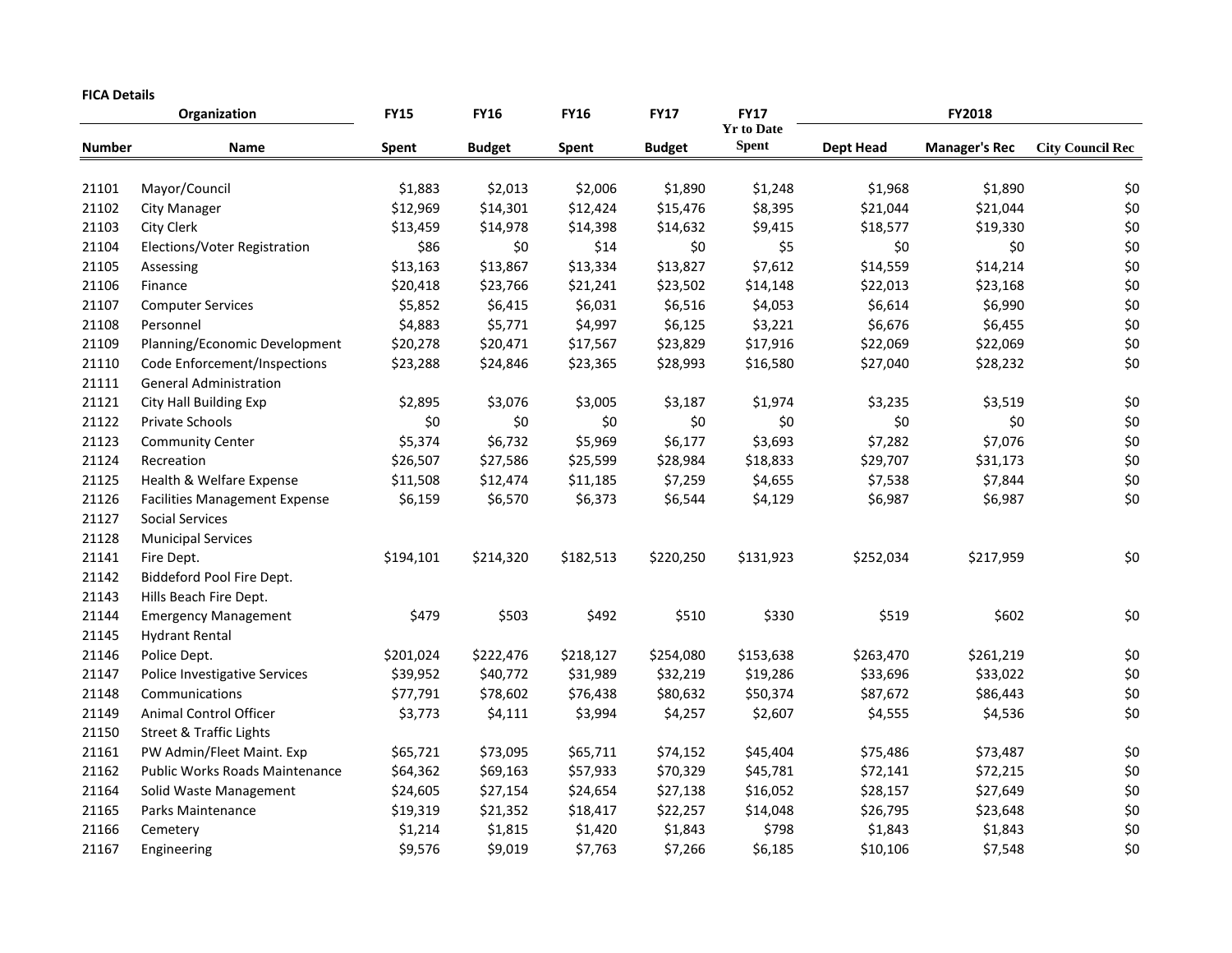| 21168 | <b>GIS Division</b>      |               | \$3,684   | \$4,053   | \$3,893   | \$4,078   | \$2,534   | \$4,352   | \$4,766     | \$0 |
|-------|--------------------------|---------------|-----------|-----------|-----------|-----------|-----------|-----------|-------------|-----|
| 21181 | County Tax               |               |           |           |           |           |           |           |             |     |
| 21185 | Debt Service - Principal |               |           |           |           |           |           |           |             |     |
| 21186 | Debt Service - Interest  |               |           |           |           |           |           |           |             |     |
| 21199 | Transfers Out            |               |           |           |           |           |           |           |             |     |
|       | CIP Items                |               |           |           |           |           |           |           |             | \$0 |
|       | Less Duplicate Benefits  |               |           |           |           |           |           |           |             |     |
|       |                          | <b>TOTALS</b> | \$874,322 | \$949,301 | \$860,851 | \$985,952 | \$604,840 | 1,056,134 | \$1,014,928 | \$0 |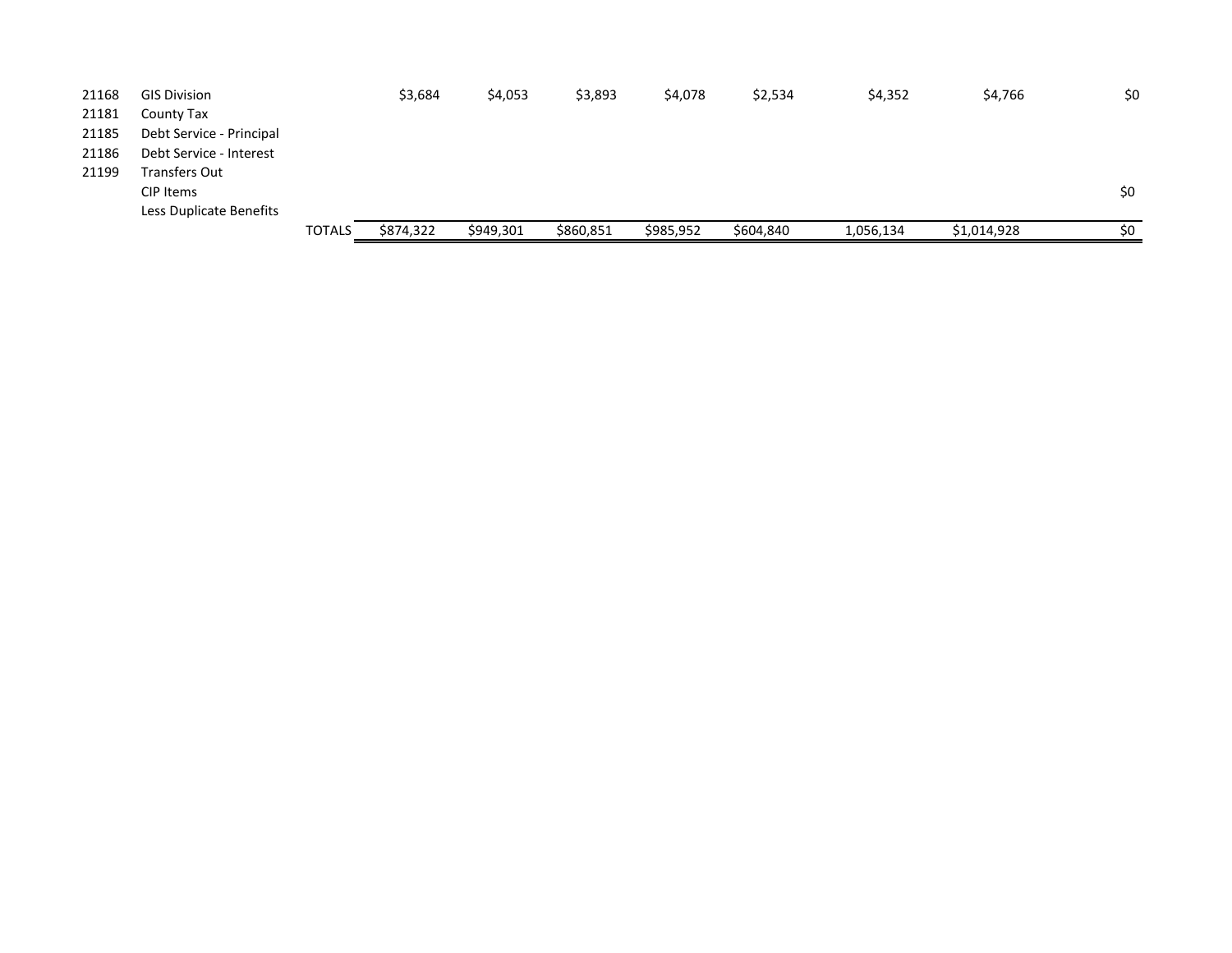

April 19, 2017 **Department:** Fringe Benefits

Account Title: MPERS-Employer Share Exp

Department Number: Account Number: 60202

| FY2015       | FY 2016        | FY 2016      | FY 2017        | FY 2017       |
|--------------|----------------|--------------|----------------|---------------|
| Actual       | <b>Budget</b>  | Actual       | <b>Budget</b>  | Est. Expended |
|              |                |              |                |               |
| \$928,319.98 | \$1,025,961.00 | \$993,711.47 | \$1,089,478.00 |               |

| FY-2018       | Department     | City Mgr       | Council | Increase     |
|---------------|----------------|----------------|---------|--------------|
|               | Reauest        | Recommendation | Action  | (Decrease)   |
| <b>Budget</b> | \$1,257,064.48 | \$1,220,471.33 |         | \$130,993.33 |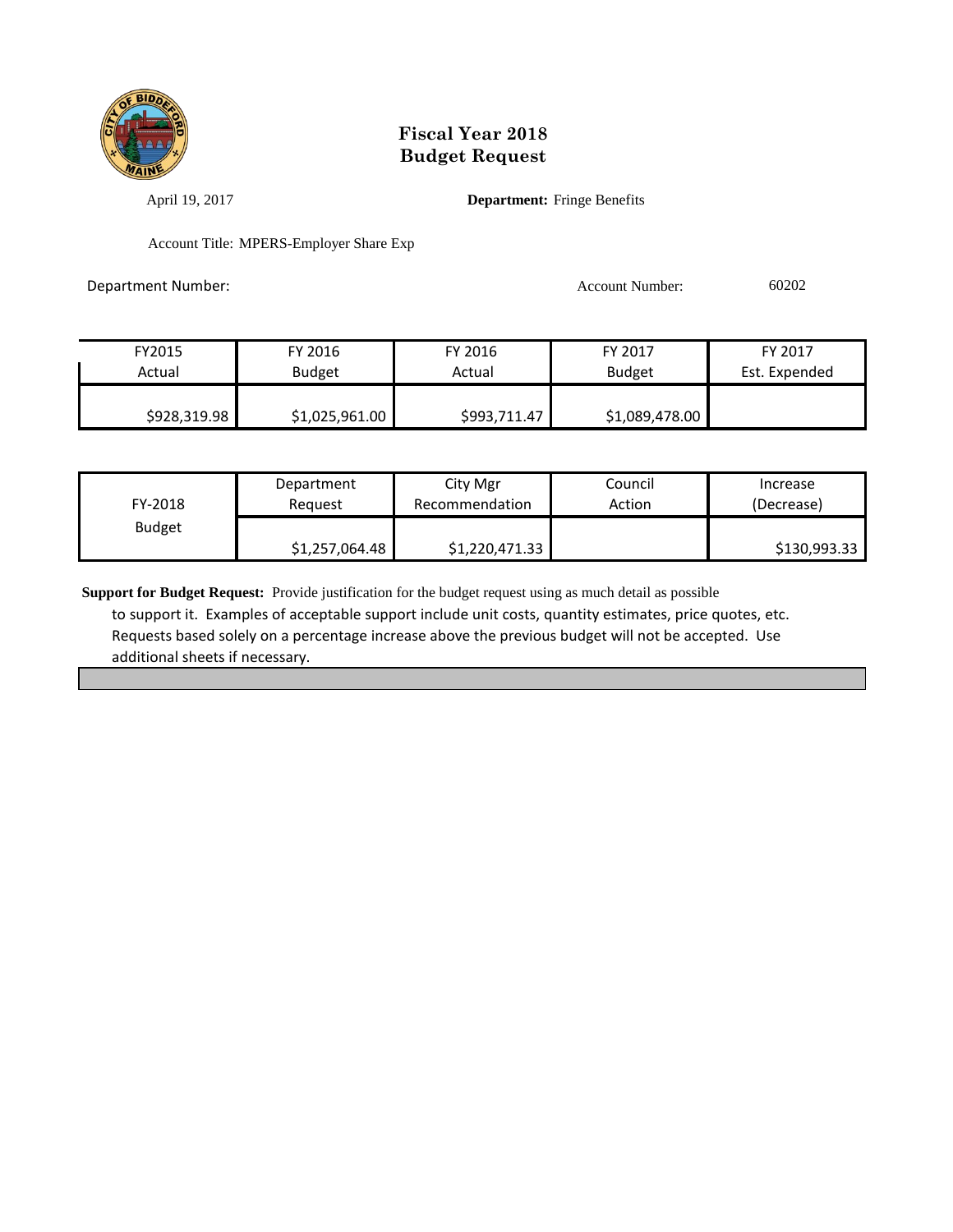| <b>MPERS-Employer Share Exp</b><br>Organization |                                      | <b>FY15</b> | <b>FY16</b>   | <b>FY16</b> | <b>FY17</b>   | <b>FY17</b><br><b>Yr to Date</b> |                  | FY2018               |                         |
|-------------------------------------------------|--------------------------------------|-------------|---------------|-------------|---------------|----------------------------------|------------------|----------------------|-------------------------|
| <b>Number</b>                                   | Name                                 | Spent       | <b>Budget</b> | Spent       | <b>Budget</b> | <b>Spent</b>                     | <b>Dept Head</b> | <b>Manager's Rec</b> | <b>City Council Rec</b> |
| 21101                                           | Mayor/Council                        | \$0         | \$0           | \$0         | \$0           | \$0                              | \$0              | \$0                  | \$0                     |
| 21102                                           | City Manager                         | \$0         | \$0           | \$0         | \$0           | \$2,882                          | \$4,793          | \$4,793              | \$0                     |
| 21103                                           | City Clerk                           | \$11,495    | \$13,274      | \$15,302    | \$18,171      | \$11,872                         | \$23,312         | \$24,257             | \$0                     |
| 21104                                           | Elections/Voter Registration         | \$0         | \$0           | \$0         | \$0           | \$0                              | \$0              | \$0                  | \$0                     |
| 21105                                           | Assessing                            | \$11,391    | \$13,396      | \$13,049    | \$17,171      | \$8,957                          | \$18,270         | \$17,837             | \$0                     |
| 21106                                           | Finance                              | \$18,814    | \$23,333      | \$18,070    | \$14,343      | \$9,114                          | \$9,931          | \$10,544             | \$0                     |
| 21107                                           | <b>Computer Services</b>             | \$0         | \$0           | \$0         | \$0           | \$0                              | \$0              | \$0                  | \$0                     |
| 21108                                           | Personnel                            |             |               |             |               |                                  |                  |                      |                         |
| 21109                                           | Planning/Economic Development        | \$0         | \$0           | \$0         | \$2,964       | \$650                            | \$5,066          | \$5,066              | \$0                     |
| 21110                                           | Code Enforcement/Inspections         | \$11,776    | \$13,904      | \$12,277    | \$15,447      | \$7,633                          | \$18,597         | \$19,507             | $$0$                    |
| 21111                                           | <b>General Administration</b>        | \$0         | \$0           | \$0         | \$0           | \$0                              | \$0              | \$0                  | \$0                     |
| 21121                                           | City Hall Building Exp               |             |               |             |               |                                  |                  |                      |                         |
| 21122                                           | Private Schools                      |             |               |             |               |                                  |                  |                      |                         |
| 21123                                           | <b>Community Center</b>              | \$2,797     | \$3,479       | \$2,894     | \$3,396       | \$2,315                          | \$3,774          | \$3,466              | \$0                     |
| 21124                                           | Recreation                           | \$4,638     | \$3,832       | \$4,912     | \$5,551       | \$3,886                          | \$6,082          | \$6,082              | \$0                     |
| 21125                                           | Health & Welfare Expense             | \$12,291    | \$14,512      | \$13,551    | \$9,015       | \$5,944                          | \$9,460          | \$9,844              | \$0                     |
| 21126                                           | <b>Facilities Management Expense</b> | \$6,506     | \$7,644       | \$7,613     | \$8,127       | \$5,425                          | \$8,768          | \$8,768              | \$0                     |
| 21127                                           | <b>Social Services</b>               |             |               |             |               |                                  |                  |                      |                         |
| 21128                                           | <b>Municipal Services</b>            |             |               |             |               |                                  |                  |                      |                         |
| 21141                                           | Fire Dept.                           | \$278,507   | \$297,510     | \$271,156   | \$304,687     | \$195,264                        | \$373,343        | \$345,135            | \$0                     |
| 21142                                           | Biddeford Pool Fire Dept.            |             |               |             |               |                                  |                  |                      |                         |
| 21143                                           | Hills Beach Fire Dept.               |             |               |             |               |                                  |                  |                      |                         |
| 21144                                           | <b>Emergency Management</b>          | \$502       | \$585         | \$585       | \$633         | \$419                            | \$651            | \$739                | \$0                     |
| 21145                                           | <b>Hydrant Rental</b>                |             |               |             |               |                                  |                  |                      |                         |
| 21146                                           | Police Dept.                         | \$278,904   | \$314,591     | \$327,043   | \$361,526     | \$233,963                        | \$407,071        | \$406,549            | \$0                     |
| 21147                                           | Police Investigative Services        | \$52,258    | \$52,175      | \$43,065    | \$40,252      | \$29,022                         | \$53,737         | \$53,737             | \$0                     |
| 21148                                           | Communications                       | \$71,384    | \$75,008      | \$78,108    | \$81,412      | \$55,613                         | \$86,942         | \$85,941             | \$0                     |
| 21149                                           | <b>Animal Control Officer</b>        |             |               |             |               |                                  |                  |                      |                         |
| 21150                                           | <b>Street &amp; Traffic Lights</b>   |             |               |             |               |                                  |                  |                      |                         |
| 21161                                           | PW Admin/Fleet Maint. Exp            | \$59,182    | \$67,584      | \$68,642    | \$73,017      | \$50,317                         | \$76,654         | \$74,234             | \$0                     |
| 21162                                           | Public Works Roads Maintenance       | \$67,673    | \$76,017      | \$68,499    | \$82,470      | \$58,113                         | \$85,515         | \$85,060             | $$0$$                   |
| 21164                                           | Solid Waste Management               | \$19,361    | \$21,353      | \$21,940    | \$22,435      | \$15,233                         | \$23,584         | \$23,584             | \$0                     |
| 21165                                           | Parks Maintenance                    | \$14,508    | \$16,822      | \$18,730    | \$18,508      | \$15,579                         | \$27,448         | \$23,395             | \$0                     |
| 21166                                           | Cemetery                             |             |               |             |               |                                  |                  |                      |                         |
| 21167                                           | Engineering                          | \$2,282     | \$6,227       | \$3,554     | \$5,609       | \$5,625                          | \$8,606          | \$5,952              | \$0                     |
| 21168                                           | <b>GIS Division</b>                  | \$4,053     | \$4,715       | \$4,722     | \$4,744       | \$3,291                          | \$5,461          | \$5,980              | \$0                     |
| 21181                                           | County Tax                           |             |               |             |               |                                  |                  |                      |                         |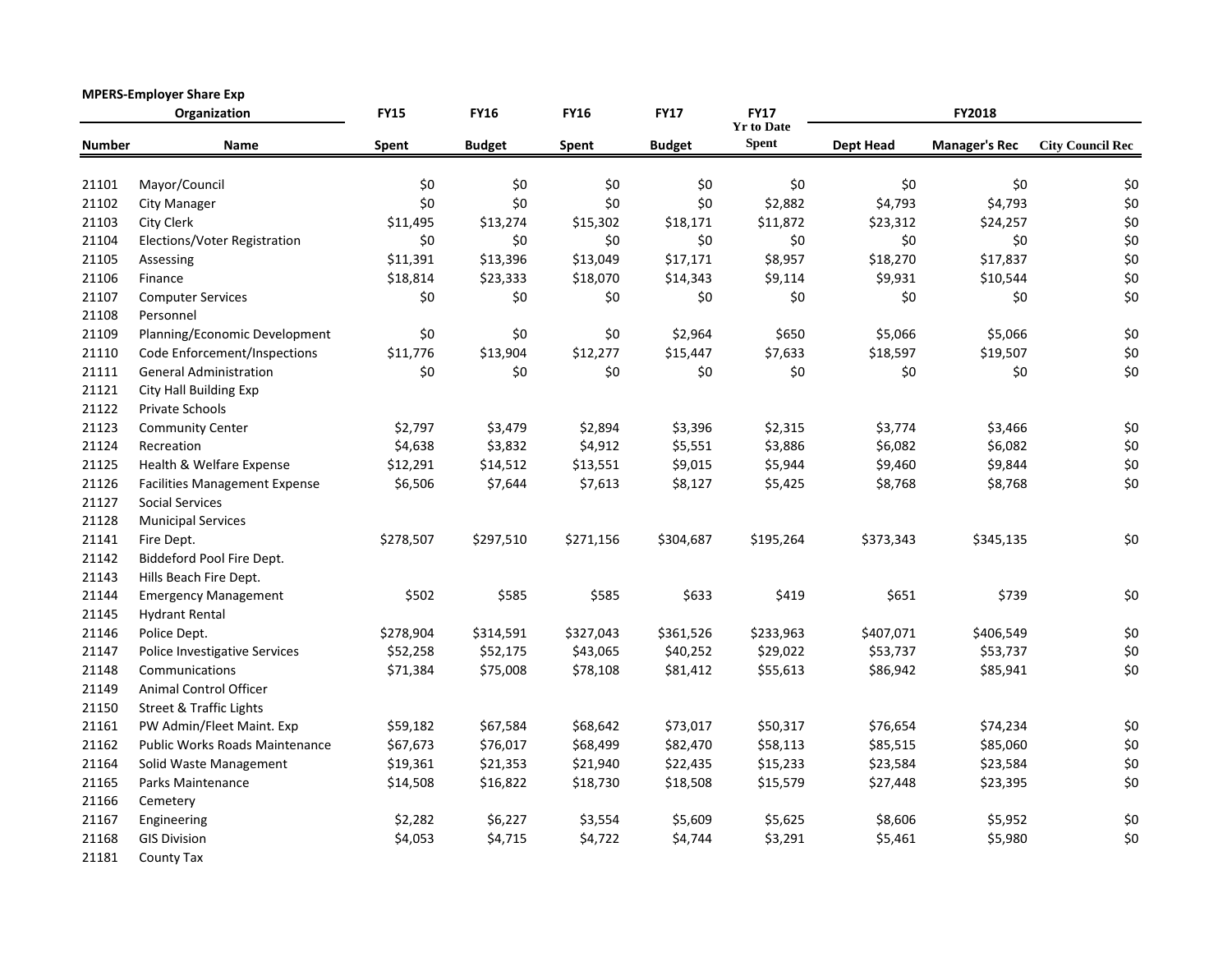#### 21185 Debt Service - Principal

### 21186 Debt Service - Interest

21199 Transfers Out CIP Items \$0 Less Duplicate Benefits

| <b>TOTALS</b> | \$928,320 | \$1,025,961 | \$993,711 | \$1,089,478 | \$721,116 | 1,257,064 | \$1,220,471 | \$0                      |
|---------------|-----------|-------------|-----------|-------------|-----------|-----------|-------------|--------------------------|
|               |           |             |           |             |           |           |             |                          |
|               |           |             |           |             |           |           |             |                          |
|               |           |             |           |             |           |           |             |                          |
|               | $\sim$    |             |           | 928,323     | 1,028,847 | 998,509   | 1,222,169   | $\overline{\phantom{a}}$ |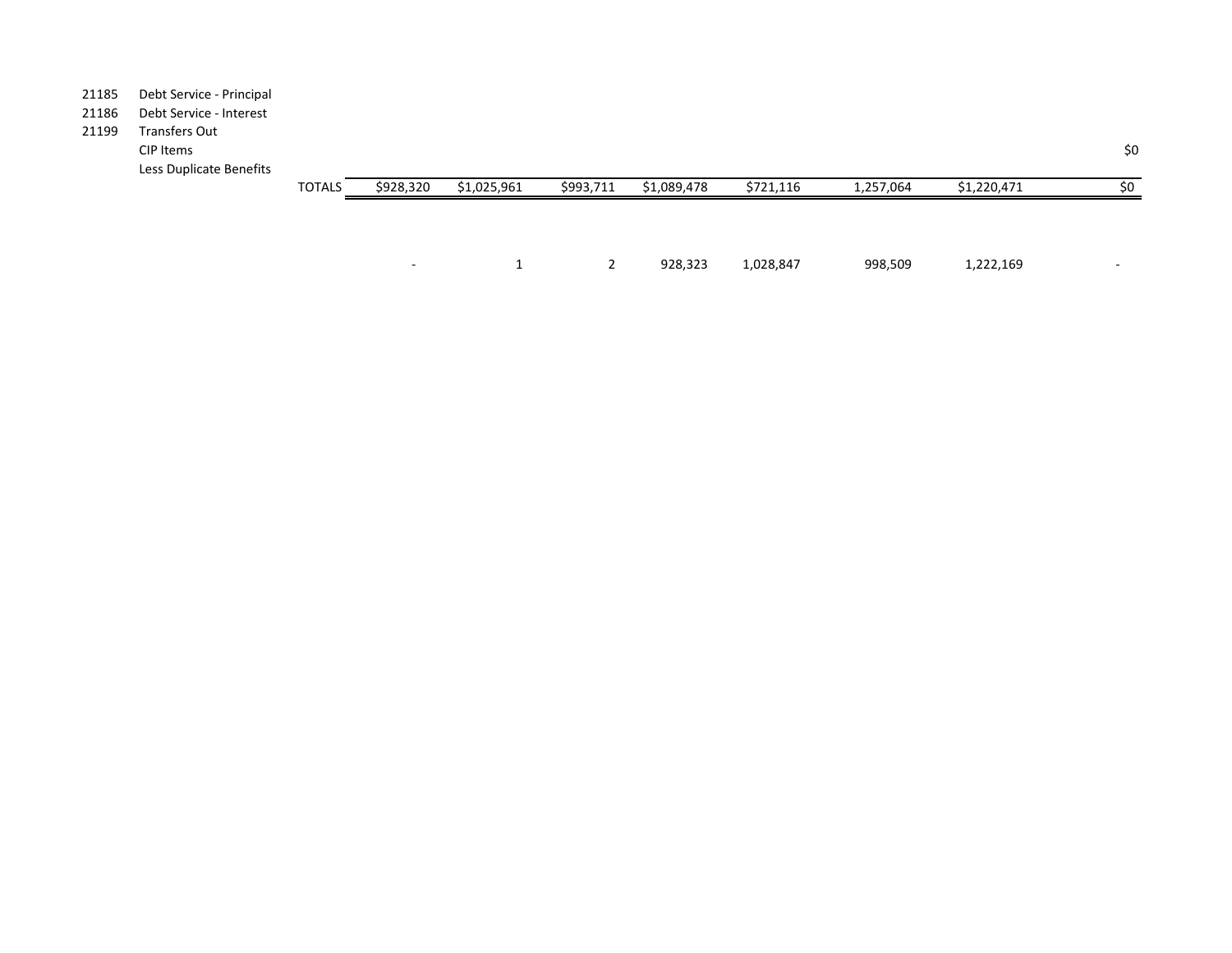

April 19, 2017 **Department:** Fringe Benefits

Account Title: Deferred Comp 457/401

Department Number: Account Number: 60203

| FY2015      | FY 2016       | FY 2016     | FY 2017       | FY 2017       |
|-------------|---------------|-------------|---------------|---------------|
| Actual      | <b>Budget</b> | Actual      | <b>Budget</b> | Est. Expended |
|             |               |             |               |               |
| \$74,787.58 | \$81,294.00   | \$82,167.63 | \$111,572.00  |               |

| FY-2018       | Department   | City Mgr       | Council | Increase    |
|---------------|--------------|----------------|---------|-------------|
|               | Reauest      | Recommendation | Action  | (Decrease)  |
| <b>Budget</b> | \$123,314.72 | \$140,073.80   |         | \$28,501.80 |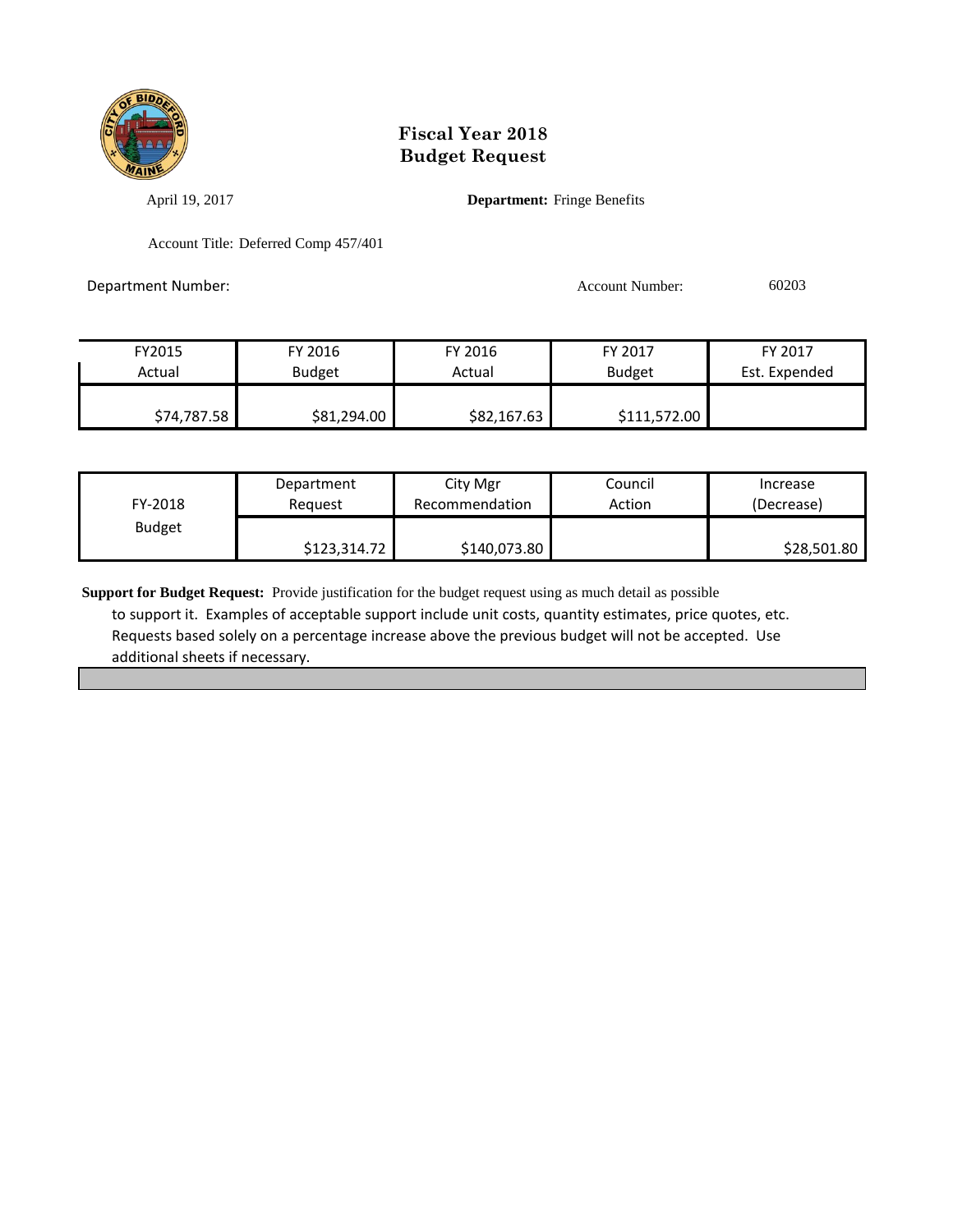|               | Deferred Comp 457/401                 |             |               |             |               |                                  |                  |                      |                         |
|---------------|---------------------------------------|-------------|---------------|-------------|---------------|----------------------------------|------------------|----------------------|-------------------------|
|               | Organization                          | <b>FY15</b> | <b>FY16</b>   | <b>FY16</b> | <b>FY17</b>   | <b>FY17</b><br><b>Yr to Date</b> |                  | FY2018               |                         |
| <b>Number</b> | Name                                  | Spent       | <b>Budget</b> | Spent       | <b>Budget</b> | <b>Spent</b>                     | <b>Dept Head</b> | <b>Manager's Rec</b> | <b>City Council Rec</b> |
| 21101         | Mayor/Council                         | \$0         | \$75          | \$0         | \$0           | \$0                              | \$0              | \$0                  | \$0                     |
| 21102         | <b>City Manager</b>                   | \$15,414    | \$18,599      | \$15,853    | \$19,470      | \$10,004                         | \$20,759         | \$20,828             | \$0                     |
| 21103         | City Clerk                            | \$1,724     | \$2,221       | \$959       | \$0           | \$23                             | \$0              | \$0                  | \$0                     |
| 21104         | Elections/Voter Registration          | \$17        | \$0           | \$0         | \$0           | \$23                             | \$0              | \$0                  | \$0                     |
| 21105         | Assessing                             |             |               |             |               |                                  |                  |                      |                         |
| 21106         | Finance                               | \$2,161     | \$2,917       | \$4,987     | \$8,844       | \$5,797                          | \$10,432         | \$15,937             | \$0                     |
| 21107         | <b>Computer Services</b>              | \$3,900     | \$3,993       | \$4,299     | \$3,776       | \$3,189                          | \$4,894          | \$7,544              | \$0                     |
| 21108         | Personnel                             | \$796       | \$3,127       | \$1,975     | \$3,776       | \$1,246                          | \$4,303          | \$4,230              | \$0                     |
| 21109         | Planning/Economic Development         | \$4,688     | \$4,929       | \$6,430     | \$6,175       | \$12,735                         | \$10,712         | \$10,712             | \$0                     |
| 21110         | Code Enforcement/Inspections          | \$1,253     | \$1,238       | \$3,024     | \$6,998       | \$2,759                          | \$5,884          | \$8,755              | \$0                     |
| 21111         | <b>General Administration</b>         | \$0         | \$0           | \$0         | \$0           | \$0                              | \$0              | \$0                  | \$0                     |
| 21121         | <b>City Hall Building Exp</b>         | \$0         | \$0           | \$0         | \$0           | \$494                            | \$2,604          | \$2,604              | \$0                     |
| 21122         | Private Schools                       |             |               |             |               |                                  |                  |                      |                         |
| 21123         | <b>Community Center</b>               | \$0         | \$0           | \$0         | \$0           | \$0                              | \$0              | \$0                  | \$0                     |
| 21124         | Recreation                            | \$5,159     | \$7,547       | \$5,814     | \$9,161       | \$4,454                          | \$10,748         | \$10,748             | \$0                     |
| 21125         | Health & Welfare Expense              |             |               |             |               |                                  |                  |                      |                         |
| 21126         | <b>Facilities Management Expense</b>  |             |               |             |               |                                  |                  |                      |                         |
| 21127         | <b>Social Services</b>                |             |               |             |               |                                  |                  |                      |                         |
| 21128         | <b>Municipal Services</b>             |             |               |             |               |                                  |                  |                      |                         |
| 21141         | Fire Dept.                            | \$6,151     | \$3,625       | \$6,222     | \$6,486       | \$4,100                          | \$4,416          | \$6,624              | \$0                     |
| 21142         | Biddeford Pool Fire Dept.             |             |               |             |               |                                  |                  |                      |                         |
| 21143         | Hills Beach Fire Dept.                |             |               |             |               |                                  |                  |                      |                         |
| 21144         | <b>Emergency Management</b>           |             |               |             |               |                                  |                  |                      |                         |
| 21145         | <b>Hydrant Rental</b>                 |             |               |             |               |                                  |                  |                      |                         |
| 21146         | Police Dept.                          | \$7,893     | \$5,284       | \$4,464     | \$6,443       | \$1,456                          | \$2,863          | \$3,817              | \$0                     |
| 21147         | Police Investigative Services         | \$2,955     | \$3,065       | \$3,006     | \$3,853       | \$751                            | \$0              | \$0                  | \$0                     |
| 21148         | Communications                        | \$7,011     | \$9,875       | \$10,062    | \$12,073      | \$6,283                          | \$16,960         | \$16,760             | \$0                     |
| 21149         | <b>Animal Control Officer</b>         | \$2,432     | \$2,559       | \$2,578     | \$3,150       | \$1,703                          | \$4,411          | \$4,411              | \$0                     |
| 21150         | <b>Street &amp; Traffic Lights</b>    |             |               |             |               |                                  |                  |                      |                         |
| 21161         | PW Admin/Fleet Maint. Exp             | \$7,877     | \$8,391       | \$8,169     | \$10,793      | \$6,018                          | \$14,504         | \$14,504             | \$0                     |
| 21162         | <b>Public Works Roads Maintenance</b> | \$2,502     | \$2,379       | \$2,277     | \$2,900       | \$1,753                          | \$2,957          | \$3,922              | \$0                     |
| 21164         | Solid Waste Management                | \$0         | \$0           | \$0         | \$3,454       | \$0                              | \$3,565          | \$3,565              | \$0                     |
| 21165         | Parks Maintenance                     | \$252       | \$244         | \$240       | \$3,041       | \$165                            | \$1,770          | \$4,046              | \$0                     |
| 21166         | Cemetery                              |             |               |             |               |                                  |                  |                      |                         |
| 21167         | Engineering                           | \$2,603     | \$1,226       | \$1,808     | \$1,179       | \$1,280                          | \$1,534          | \$1,068              | \$0                     |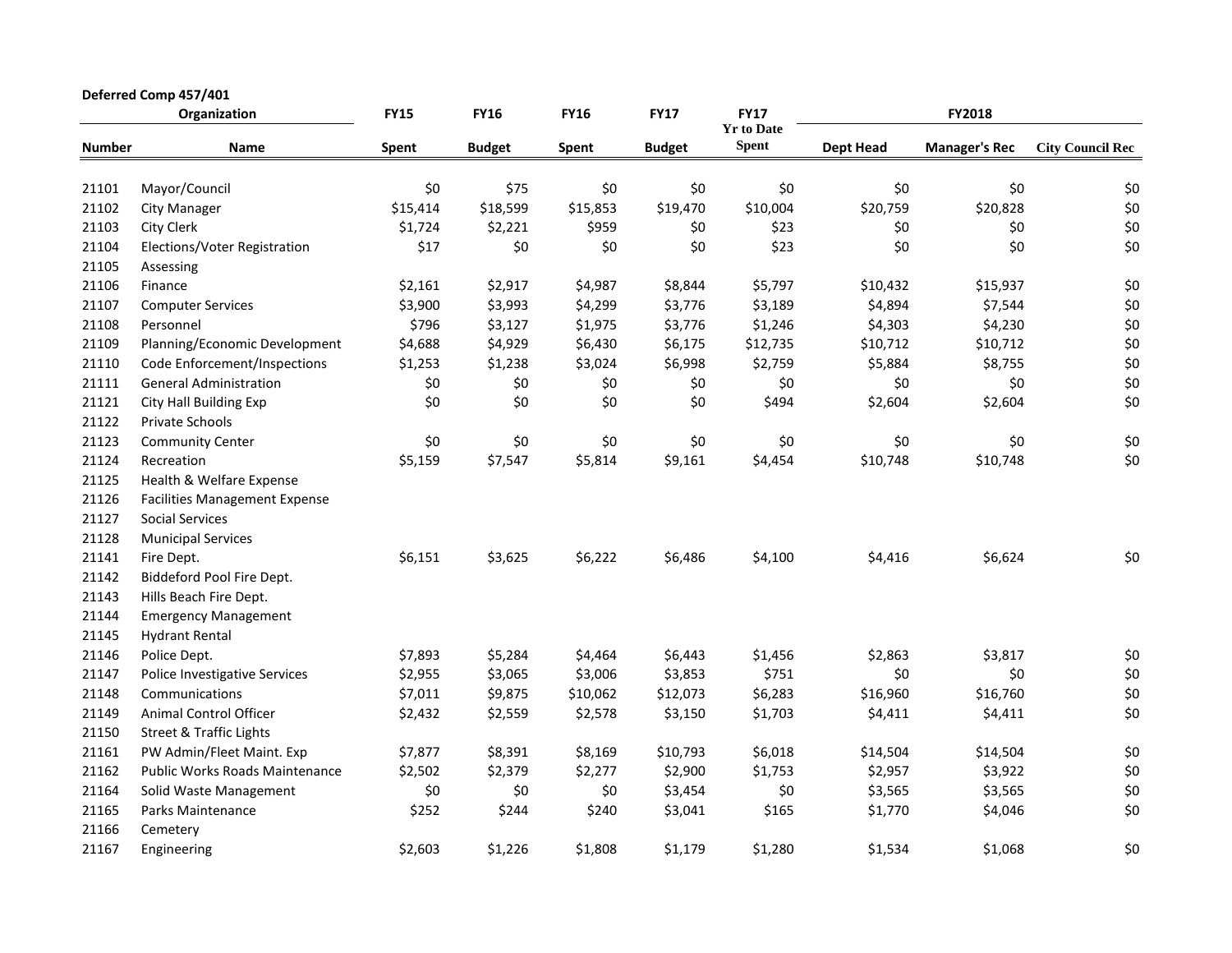|       |                          | <b>TOTALS</b> | \$74,788 | \$81,294 | \$82,168 | \$111,572 | \$64,234 | 123,315 | \$140,074 | \$0 |
|-------|--------------------------|---------------|----------|----------|----------|-----------|----------|---------|-----------|-----|
|       | Less Duplicate Benefits  |               |          |          |          |           |          |         |           |     |
|       | CIP Items                |               |          |          |          |           |          |         |           | \$0 |
| 21199 | Transfers Out            |               |          |          |          |           |          |         |           |     |
| 21186 | Debt Service - Interest  |               |          |          |          |           |          |         |           |     |
| 21185 | Debt Service - Principal |               |          |          |          |           |          |         |           |     |
| 21181 | County Tax               |               |          |          |          |           |          |         |           |     |
| 21168 | <b>GIS Division</b>      |               |          |          |          |           |          |         |           |     |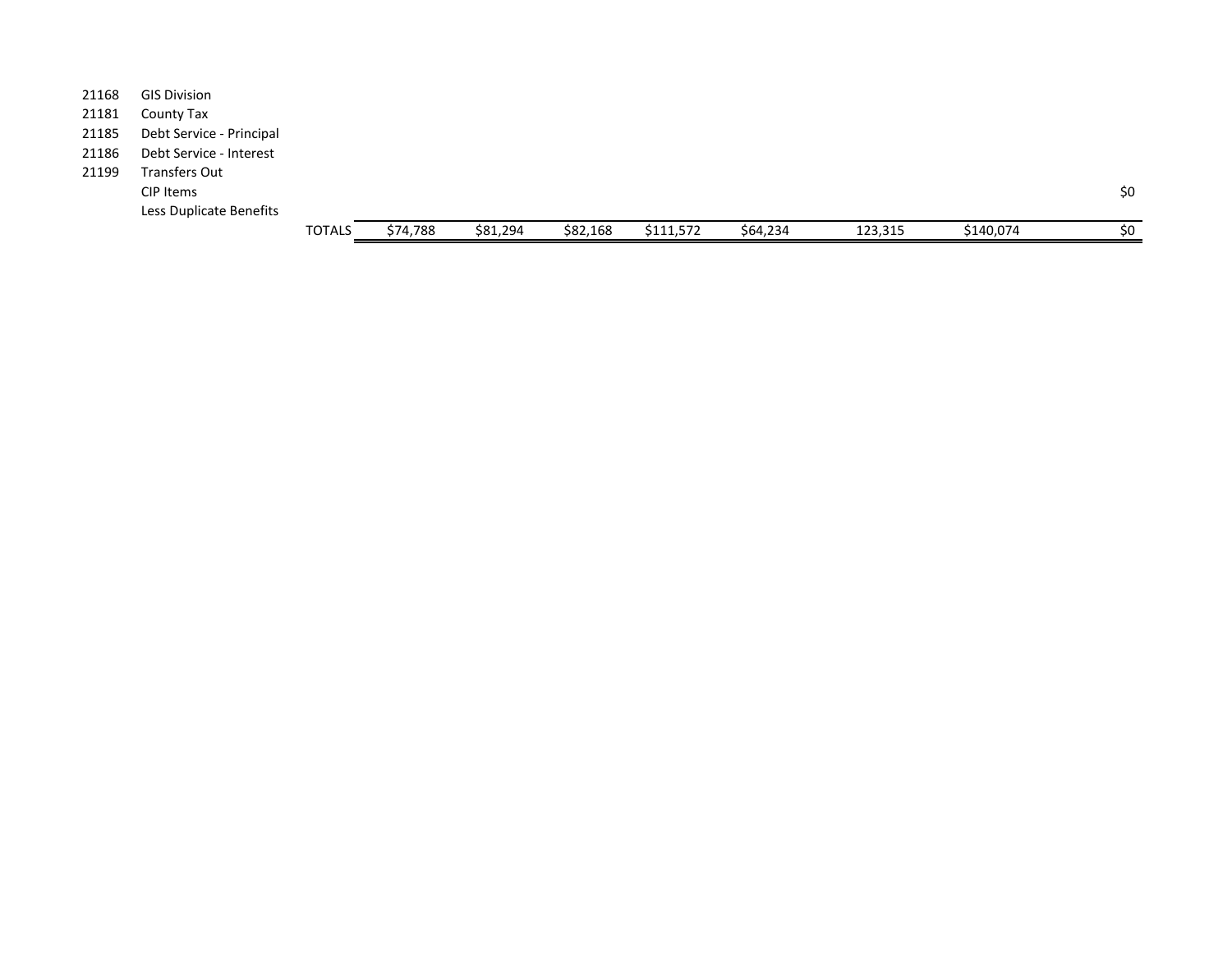

April 19, 2017 **Department:** Fringe Benefits

Account Title: HPHC Ins Employer Share Exp

Department Number: Account Number: 60210

| FY2015         | FY 2016        | FY 2016        | FY 2017        | FY 2017       |
|----------------|----------------|----------------|----------------|---------------|
| Actual         | <b>Budget</b>  | Actual         | <b>Budget</b>  | Est. Expended |
|                |                |                |                |               |
| \$1,313,677.62 | \$1,281,274.00 | \$1,186,993.91 | \$1,299,576.00 |               |

| FY-2018       | Department     | City Mgr       | Council | Increase      |
|---------------|----------------|----------------|---------|---------------|
|               | Reauest        | Recommendation | Action  | (Decrease)    |
| <b>Budget</b> | \$1,442,179.08 | \$1,232,309.87 |         | (567, 266.13) |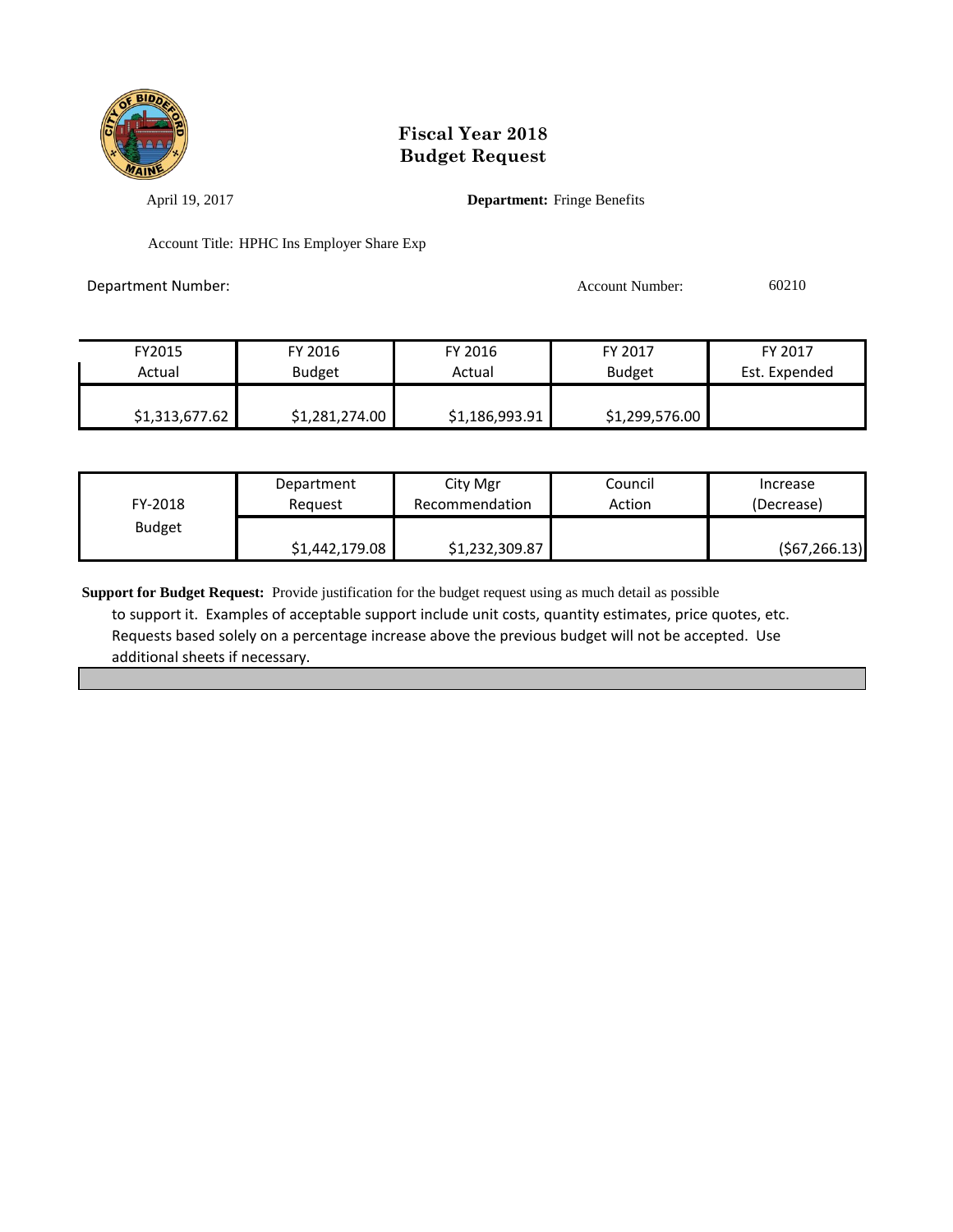| <b>HPHC Ins Employer Share Exp</b><br>Organization |                                       | <b>FY15</b>  | <b>FY16</b>   | <b>FY16</b> | <b>FY17</b>   | <b>FY17</b>                       |                  | <b>FY2018</b>        |                         |
|----------------------------------------------------|---------------------------------------|--------------|---------------|-------------|---------------|-----------------------------------|------------------|----------------------|-------------------------|
| <b>Number</b>                                      | Name                                  | <b>Spent</b> | <b>Budget</b> | Spent       | <b>Budget</b> | <b>Yr to Date</b><br><b>Spent</b> | <b>Dept Head</b> | <b>Manager's Rec</b> | <b>City Council Rec</b> |
| 21101                                              | Mayor/Council                         | \$0          | \$0           | \$0         | \$0           | \$0                               | \$0              | \$0                  | \$0                     |
| 21102                                              | <b>City Manager</b>                   | \$33,974     | \$25,850      | \$33,195    | \$29,824      | \$16,874                          | \$27,977         | \$27,977             | \$0                     |
| 21103                                              | <b>City Clerk</b>                     | \$74,416     | \$65,898      | \$34,603    | \$26,030      | \$17,428                          | \$49,448         | \$49,473             | \$0                     |
| 21104                                              | Elections/Voter Registration          | \$0          | \$0           | \$0         | \$0           | \$0                               | \$0              | \$0                  | \$0                     |
| 21105                                              | Assessing                             | \$22,299     | \$23,997      | \$22,980    | \$39,091      | \$11,366                          | \$26,825         | \$26,825             | \$0                     |
| 21106                                              | Finance                               | \$51,145     | \$61,499      | \$64,552    | \$59,638      | \$46,879                          | \$54,198         | \$53,085             | \$0                     |
| 21107                                              | <b>Computer Services</b>              | \$21,224     | \$19,763      | \$19,397    | \$19,194      | \$12,764                          | \$21,029         | \$20,803             | \$0                     |
| 21108                                              | Personnel                             | \$21,182     | \$19,716      | \$19,220    | \$19,144      | \$12,739                          | \$20,980         | \$20,999             | \$0                     |
| 21109                                              | Planning/Economic Development         | \$54,857     | \$44,757      | \$43,642    | \$60,662      | \$35,107                          | \$49,534         | \$49,534             | \$0                     |
| 21110                                              | Code Enforcement/Inspections          | \$51,932     | \$52,430      | \$54,113    | \$83,740      | \$43,758                          | \$83,986         | \$83,214             | \$0                     |
| 21111                                              | <b>General Administration</b>         | \$112,248    | \$120,000     | \$90,281    | \$120,000     | \$52,852                          | \$120,000        | \$0                  | \$0                     |
| 21121                                              | City Hall Building Exp                | \$5,045      | \$6,844       | \$6,603     | \$6,649       | \$4,302                           | \$7,282          | \$7,290              | \$0                     |
| 21122                                              | Private Schools                       |              |               |             |               |                                   |                  |                      |                         |
| 21123                                              | <b>Community Center</b>               | \$9,440      | \$19,647      | \$26,649    | \$26,313      | \$16,743                          | \$27,977         | \$27,977             | \$0                     |
| 21124                                              | Recreation                            | \$54,490     | \$58,441      | \$34,778    | \$33,809      | \$20,341                          | \$39,392         | \$39,392             | \$0                     |
| 21125                                              | Health & Welfare Expense              | \$11,595     | \$20,660      | \$18,430    | \$13,083      | \$8,800                           | \$14,617         | \$14,629             | \$0                     |
| 21126                                              | <b>Facilities Management Expense</b>  | \$11,650     | \$10,863      | \$10,644    | \$10,556      | \$11,305                          | \$19,384         | \$19,384             | \$0                     |
| 21127                                              | <b>Social Services</b>                |              |               |             |               |                                   |                  |                      |                         |
| 21128                                              | <b>Municipal Services</b>             |              |               |             |               |                                   |                  |                      |                         |
| 21141                                              | Fire Dept.                            | \$684,640    | \$648,751     | \$639,193   | \$673,533     | \$419,669                         | \$806,653        | \$722,900            | \$0                     |
| 21142                                              | Biddeford Pool Fire Dept.             |              |               |             |               |                                   |                  |                      |                         |
| 21143                                              | Hills Beach Fire Dept.                |              |               |             |               |                                   |                  |                      |                         |
| 21144                                              | <b>Emergency Management</b>           | \$511        | \$693         | \$677       | \$674         | \$446                             | \$737            | \$739                | \$0                     |
| 21145                                              | <b>Hydrant Rental</b>                 |              |               |             |               |                                   |                  |                      |                         |
| 21146                                              | Police Dept.                          | \$358        | \$431         | \$357       | \$7,742       | \$284                             | \$0              | \$0                  | \$0                     |
| 21147                                              | Police Investigative Services         |              |               |             |               |                                   |                  |                      |                         |
| 21148                                              | Communications                        | \$187        | \$221         | \$188       | \$227         | \$122                             | \$0              | \$0                  | \$0                     |
| 21149                                              | Animal Control Officer                |              |               |             |               |                                   |                  |                      |                         |
| 21150                                              | <b>Street &amp; Traffic Lights</b>    |              |               |             |               |                                   |                  |                      |                         |
| 21161                                              | PW Admin/Fleet Maint. Exp             | \$40,729     | \$36,169      | \$33,123    | \$32,904      | \$21,845                          | \$32,290         | \$32,604             | \$0                     |
| 21162                                              | <b>Public Works Roads Maintenance</b> |              |               |             |               |                                   |                  |                      |                         |
| 21164                                              | Solid Waste Management                |              |               |             |               |                                   |                  |                      |                         |
| 21165                                              | Parks Maintenance                     |              |               |             |               |                                   |                  |                      |                         |
| 21166                                              | Cemetery                              |              |               |             |               |                                   |                  |                      |                         |
| 21167                                              | Engineering                           | \$29,478     | \$31,695      | \$21,659    | \$24,334      | \$15,974                          | \$25,365         | \$20,964             | \$0                     |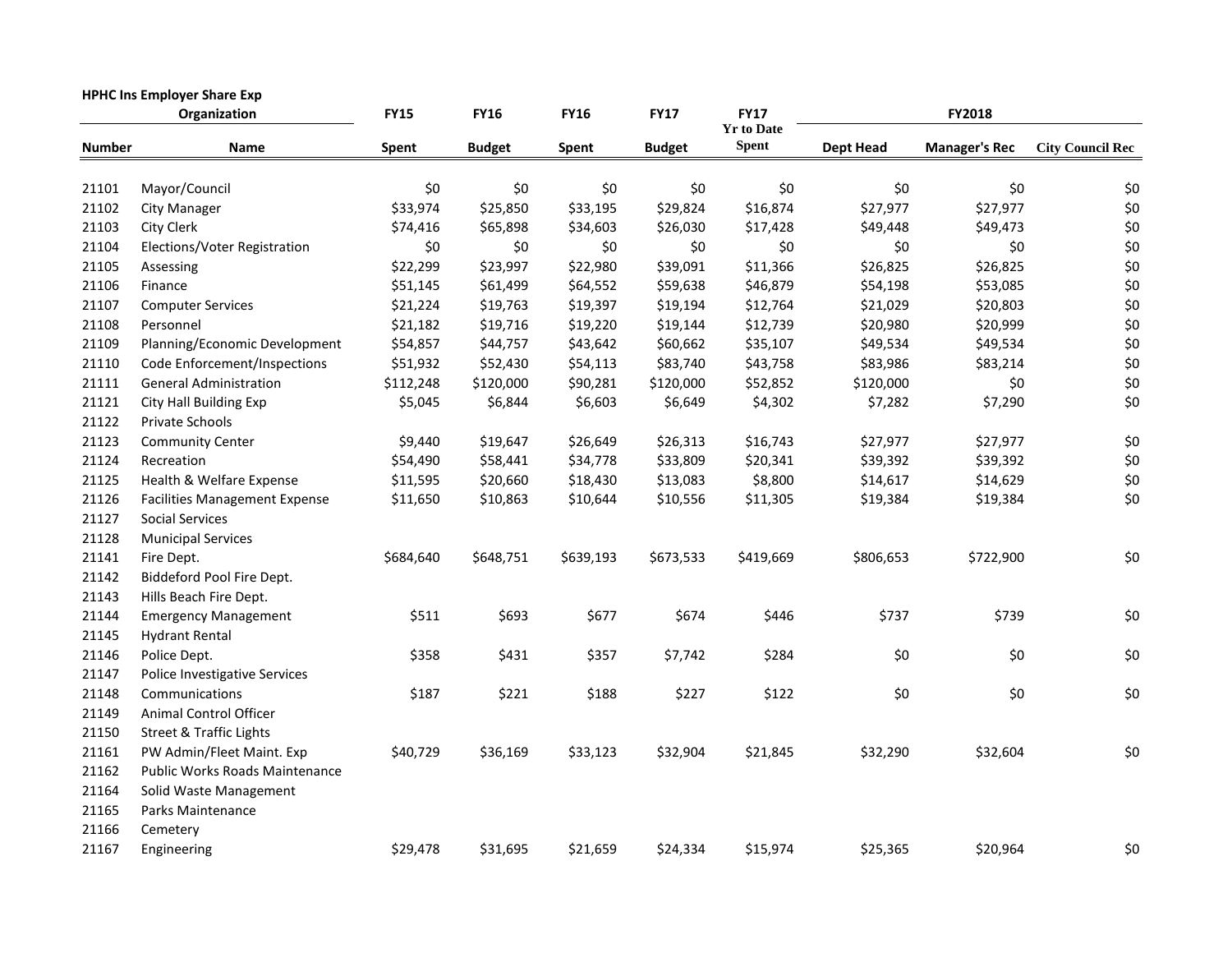| 21168 | <b>GIS Division</b>      |               | \$22,278    | \$12,949    | \$12,712    | \$12,429    | \$8,216   | \$14,504  | \$14,521    | \$0 |
|-------|--------------------------|---------------|-------------|-------------|-------------|-------------|-----------|-----------|-------------|-----|
| 21181 | County Tax               |               |             |             |             |             |           |           |             |     |
| 21185 | Debt Service - Principal |               |             |             |             |             |           |           |             |     |
| 21186 | Debt Service - Interest  |               |             |             |             |             |           |           |             |     |
| 21199 | Transfers Out            |               |             |             |             |             |           |           |             |     |
|       | CIP Items                |               |             |             |             |             |           |           |             | \$0 |
|       | Less Duplicate Benefits  |               |             |             |             |             |           |           |             |     |
|       |                          | <b>TOTALS</b> | \$1,313,678 | \$1,281,274 | \$1,186,994 | \$1,299,576 | \$777,815 | 1,442,179 | \$1,232,310 | \$0 |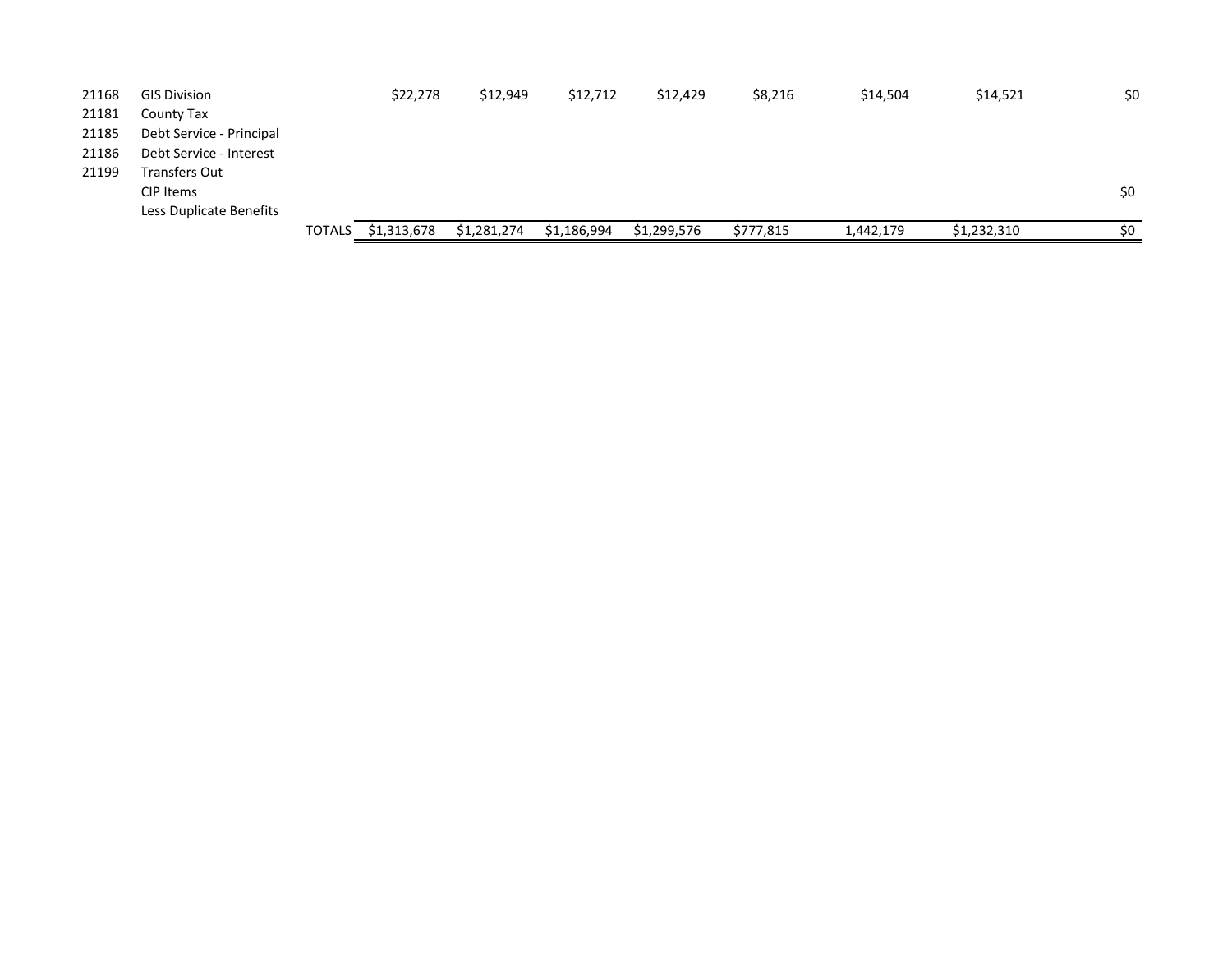

April 19, 2017 **Department:** Fringe Benefits

Account Title: NNEBT Health Insurance

Department Number: 60211

| FY2015         | FY 2016        | FY 2016        | FY 2017        | FY 2017       |
|----------------|----------------|----------------|----------------|---------------|
| Actual         | <b>Budget</b>  | Actual         | <b>Budget</b>  | Est. Expended |
|                |                |                |                |               |
| \$1,546,283.15 | \$1,537,052.00 | \$1,530,897.01 | \$1,575,014.00 |               |

| FY-2018       | Department     | City Mgr       | Council | Increase     |
|---------------|----------------|----------------|---------|--------------|
|               | Reauest        | Recommendation | Action  | (Decrease)   |
| <b>Budget</b> | \$1,748,200.24 | \$1,728,928.60 |         | \$153,914.60 |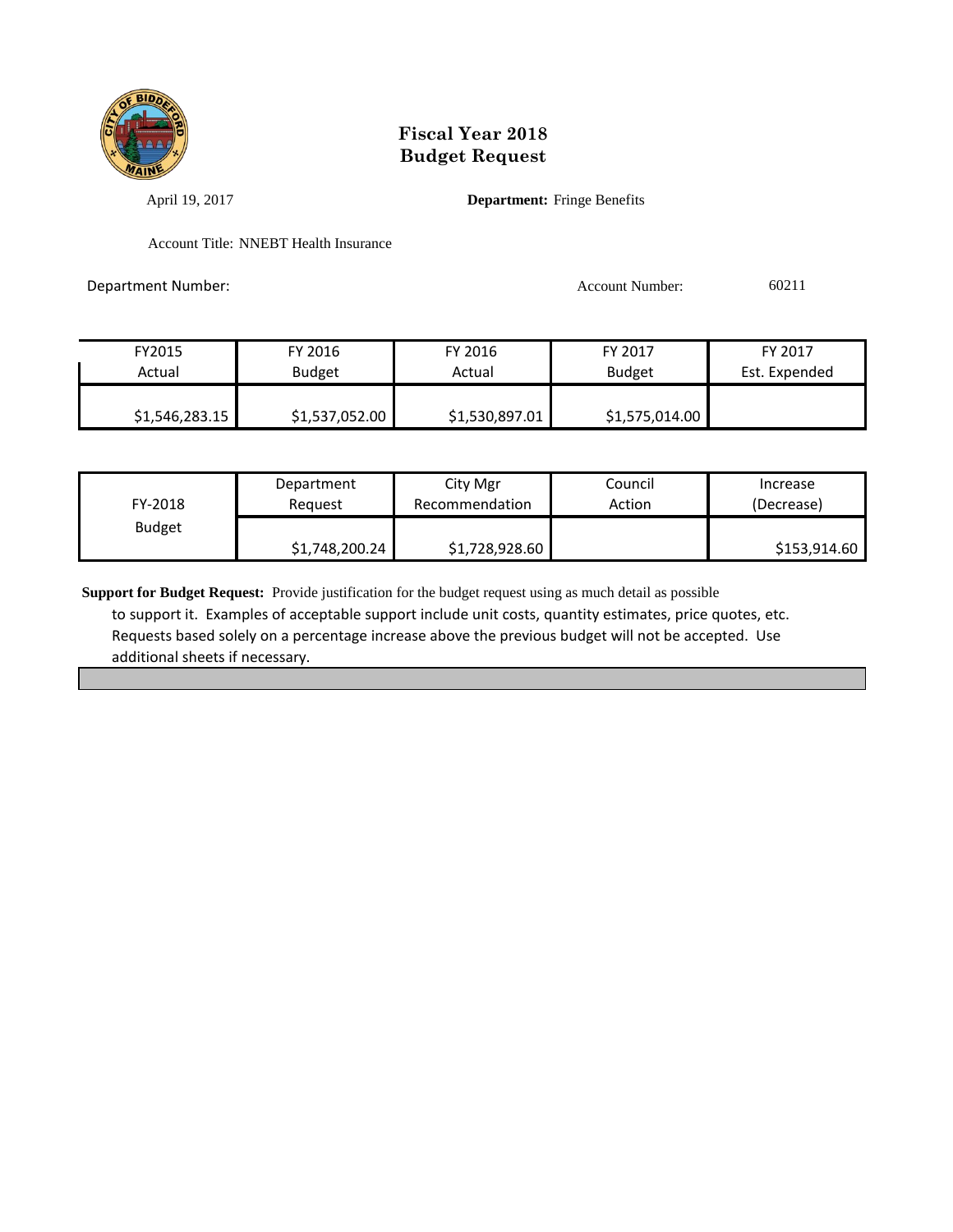| <b>NNEBT Health Insurance</b> |                                       | 60211       |               |             |               |                                  |                  |                      |                         |
|-------------------------------|---------------------------------------|-------------|---------------|-------------|---------------|----------------------------------|------------------|----------------------|-------------------------|
|                               | Organization                          | <b>FY15</b> | <b>FY16</b>   | <b>FY16</b> | <b>FY17</b>   | <b>FY17</b><br><b>Yr to Date</b> |                  | <b>FY2018</b>        |                         |
| <b>Number</b>                 | Name                                  | Spent       | <b>Budget</b> | Spent       | <b>Budget</b> | <b>Spent</b>                     | <b>Dept Head</b> | <b>Manager's Rec</b> | <b>City Council Rec</b> |
| 21101                         | Mayor/Council                         |             |               |             |               |                                  |                  |                      |                         |
| 21102                         | City Manager                          |             |               |             |               |                                  |                  |                      |                         |
| 21103                         | City Clerk                            |             |               |             |               |                                  |                  |                      |                         |
| 21104                         | Elections/Voter Registration          |             |               |             |               |                                  |                  |                      |                         |
| 21105                         | Assessing                             |             |               |             |               |                                  |                  |                      |                         |
| 21106                         | Finance                               |             |               |             |               |                                  |                  |                      |                         |
| 21107                         | <b>Computer Services</b>              |             |               |             |               |                                  |                  |                      |                         |
| 21108                         | Personnel                             |             |               |             |               |                                  |                  |                      |                         |
| 21109                         | Planning/Economic Development         |             |               |             |               |                                  |                  |                      |                         |
| 21110                         | Code Enforcement/Inspections          | \$7,346     | \$6,960       | \$7,015     | \$7,308       | \$4,313                          | \$7,429          | \$7,429              | \$0                     |
| 21111                         | <b>General Administration</b>         | \$0         | \$0           | \$27,021    | \$0           | \$0                              | \$0              | \$0                  | \$0                     |
| 21121                         | City Hall Building Exp                |             |               |             |               |                                  |                  |                      |                         |
| 21122                         | Private Schools                       |             |               |             |               |                                  |                  |                      |                         |
| 21123                         | <b>Community Center</b>               |             |               |             |               |                                  |                  |                      |                         |
| 21124                         | Recreation                            |             |               |             |               |                                  |                  |                      |                         |
| 21125                         | Health & Welfare Expense              |             |               |             |               |                                  |                  |                      |                         |
| 21126                         | <b>Facilities Management Expense</b>  |             |               |             |               |                                  |                  |                      |                         |
| 21127                         | <b>Social Services</b>                |             |               |             |               |                                  |                  |                      |                         |
| 21128                         | <b>Municipal Services</b>             |             |               |             |               |                                  |                  |                      |                         |
| 21141                         | Fire Dept.                            | \$0         | \$0           | \$0         | \$0           | \$0                              | \$0              | \$0                  | \$0                     |
| 21142                         | Biddeford Pool Fire Dept.             |             |               |             |               |                                  |                  |                      |                         |
| 21143                         | Hills Beach Fire Dept.                |             |               |             |               |                                  |                  |                      |                         |
| 21144                         | <b>Emergency Management</b>           |             |               |             |               |                                  |                  |                      |                         |
| 21145                         | <b>Hydrant Rental</b>                 |             |               |             |               |                                  |                  |                      |                         |
| 21146                         | Police Dept.                          | \$544,231   | \$598,029     | \$571,206   | \$617,401     | \$409,347                        | \$715,816        | \$715,816            | \$0                     |
| 21147                         | Police Investigative Services         | \$110,534   | \$103,212     | \$87,408    | \$85,340      | \$54,539                         | \$91,954         | \$91,954             | \$0                     |
| 21148                         | Communications                        | \$261,474   | \$232,215     | \$232,503   | \$232,963     | \$154,175                        | \$246,620        | \$246,623            | \$0                     |
| 21149                         | <b>Animal Control Officer</b>         | \$7,496     | \$6,960       | \$7,195     | \$7,308       | \$4,716                          | \$7,429          | \$7,429              | \$0                     |
| 21150                         | <b>Street &amp; Traffic Lights</b>    |             |               |             |               |                                  |                  |                      |                         |
| 21161                         | PW Admin/Fleet Maint. Exp             | \$221,381   | \$212,504     | \$218,188   | \$224,513     | \$145,374                        | \$231,235        | \$231,235            | \$0                     |
| 21162                         | <b>Public Works Roads Maintenance</b> | \$241,780   | \$234,513     | \$218,170   | \$235,867     | \$151,731                        | \$247,022        | \$247,022            | \$0                     |
| 21164                         | Solid Waste Management                | \$78,303    | \$71,262      | \$91,507    | \$89,347      | \$63,945                         | \$103,694        | \$103,694            | \$0                     |
| 21165                         | Parks Maintenance                     | \$73,738    | \$71,397      | \$70,685    | \$74,967      | \$48,175                         | \$97,001         | \$77,727             | \$0                     |
| 21166                         | Cemetery                              |             |               |             |               |                                  |                  |                      |                         |
|                               |                                       |             |               |             |               |                                  |                  |                      |                         |

Engineering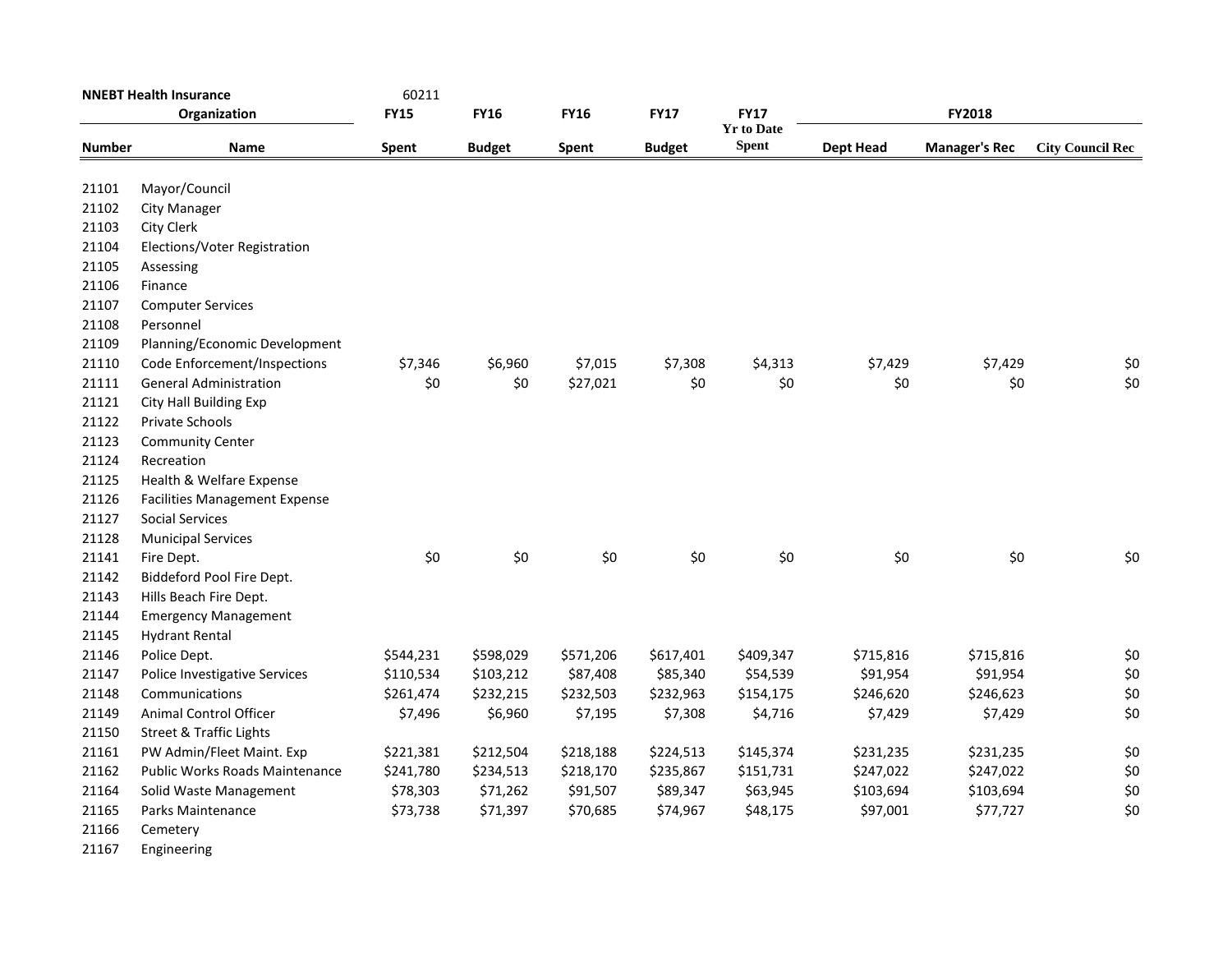|       |                          | <b>TOTALS</b> | \$1,546,283 | \$1,537,052 | \$1,530,897 | \$1,575,014 | \$1,036,314 | 1,748,200 | \$1,728,929 | \$0 |
|-------|--------------------------|---------------|-------------|-------------|-------------|-------------|-------------|-----------|-------------|-----|
|       | Less Duplicate Benefits  |               |             |             |             |             |             |           |             |     |
|       | CIP Items                |               |             |             |             |             |             |           |             | \$0 |
| 21199 | <b>Transfers Out</b>     |               |             |             |             |             |             |           |             |     |
| 21186 | Debt Service - Interest  |               |             |             |             |             |             |           |             |     |
| 21185 | Debt Service - Principal |               |             |             |             |             |             |           |             |     |
| 21181 | County Tax               |               |             |             |             |             |             |           |             |     |
| 21168 | <b>GIS Division</b>      |               |             |             |             |             |             |           |             |     |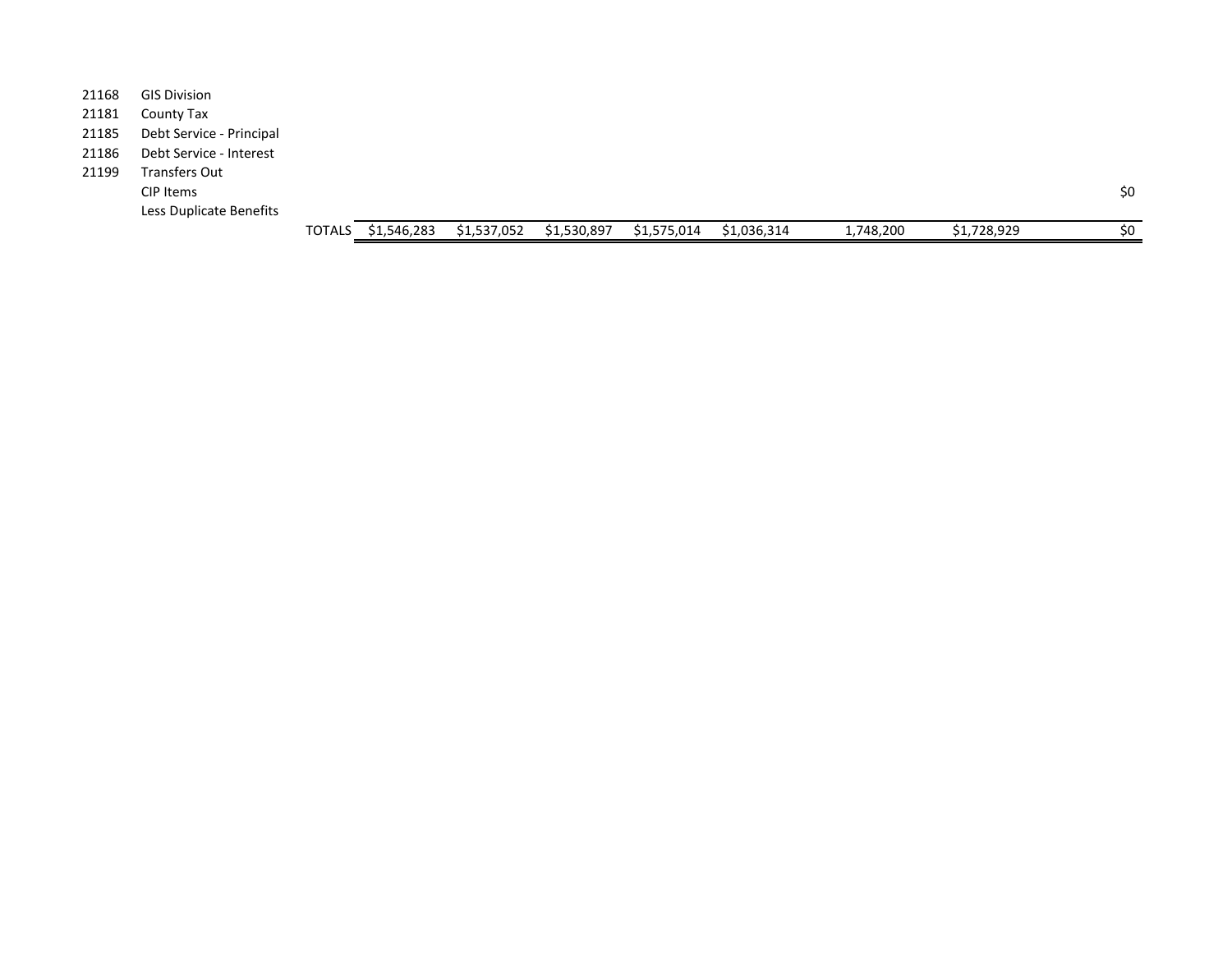

April 19, 2017 **Department:** Fringe Benefits

Account Title: S-T Disability ER Share Exp

Department Number: 60212

| FY2015     | FY 2016       | FY 2016    | FY 2017       | FY 2017       |
|------------|---------------|------------|---------------|---------------|
| Actual     | <b>Budget</b> | Actual     | <b>Budget</b> | Est. Expended |
|            |               |            |               |               |
| \$6,518.29 | \$7,867.00    | \$6,716.21 | \$7,681.00    | \$5,155.00    |

| FY-2018       | Department | City Mgr       | Council | Increase   |
|---------------|------------|----------------|---------|------------|
|               | Reauest    | Recommendation | Action  | (Decrease) |
| <b>Budget</b> | \$8,960.11 | \$8,503.99     |         | \$822.99   |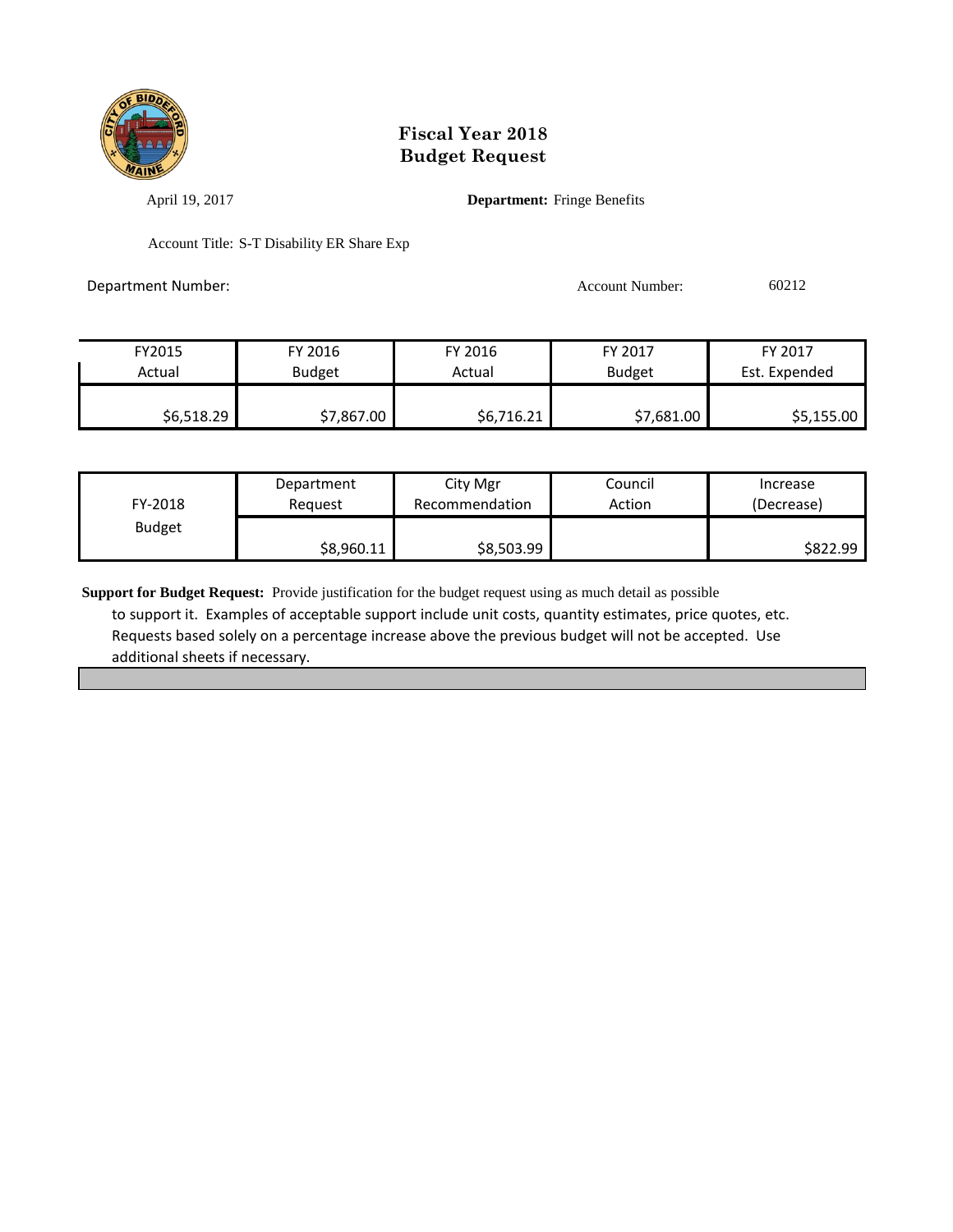|               | <b>S-T Disability ER Share Exp</b><br>Organization | <b>FY15</b> | <b>FY16</b>   | <b>FY16</b> | <b>FY17</b>   | <b>FY17</b>                       |                  | FY2018               |                         |
|---------------|----------------------------------------------------|-------------|---------------|-------------|---------------|-----------------------------------|------------------|----------------------|-------------------------|
| <b>Number</b> | <b>Name</b>                                        | Spent       | <b>Budget</b> | Spent       | <b>Budget</b> | <b>Yr to Date</b><br><b>Spent</b> | <b>Dept Head</b> | <b>Manager's Rec</b> | <b>City Council Rec</b> |
|               |                                                    |             |               |             |               |                                   |                  |                      |                         |
| 21101         | Mayor/Council                                      | \$0         | \$0           | \$0         | \$0           | \$0                               | \$0              | \$0                  | \$0                     |
| 21102         | <b>City Manager</b>                                | \$53        | \$55          | \$53        | \$60          | \$91                              | \$158            | \$158                | $$0$$                   |
| 21103         | City Clerk                                         | \$240       | \$353         | \$312       | \$363         | \$232                             | \$474            | \$474                | \$0                     |
| 21104         | Elections/Voter Registration                       | \$1         | \$0           | \$0         | \$0           | \$4                               | \$0              | \$0                  | \$0                     |
| 21105         | Assessing                                          | \$172       | \$218         | \$196       | \$90          | \$69                              | \$201            | \$201                | \$0                     |
| 21106         | Finance                                            | \$236       | \$305         | \$268       | \$295         | \$196                             | \$199            | \$199                | \$0                     |
| 21107         | <b>Computer Services</b>                           | \$26        | \$28          | \$27        | \$30          | \$18                              | \$30             | \$30                 | \$0                     |
| 21108         | Personnel                                          | \$27        | \$136         | \$27        | \$141         | \$45                              | \$141            | \$141                | \$0                     |
| 21109         | Planning/Economic Development                      | \$210       | \$271         | \$152       | \$117         | \$147                             | \$171            | \$171                | \$0                     |
| 21110         | Code Enforcement/Inspections                       | \$315       | \$406         | \$380       | \$450         | \$355                             | \$501            | \$501                | $$0$$                   |
| 21111         | <b>General Administration</b>                      | \$679       | \$0           | \$0         | \$0           | \$0                               | \$0              | \$0                  | $$0$$                   |
| 21121         | City Hall Building Exp                             | \$80        | \$109         | \$93        | \$111         | \$70                              | \$111            | \$111                | \$0                     |
| 21122         | Private Schools                                    |             |               |             |               |                                   |                  |                      |                         |
| 21123         | <b>Community Center</b>                            | \$147       | \$217         | \$210       | \$222         | \$96                              | \$252            | \$252                | \$0                     |
| 21124         | Recreation                                         | \$470       | \$571         | \$562       | \$641         | \$446                             | \$641            | \$641                | \$0                     |
| 21125         | Health & Welfare Expense                           | \$185       | \$245         | \$208       | \$162         | \$142                             | \$222            | \$222                | \$0                     |
| 21126         | <b>Facilities Management Expense</b>               | \$26        | \$28          | \$27        | \$30          | \$18                              | \$30             | \$30                 | \$0                     |
| 21127         | <b>Social Services</b>                             |             |               |             |               |                                   |                  |                      |                         |
| 21128         | <b>Municipal Services</b>                          |             |               |             |               |                                   |                  |                      |                         |
| 21141         | Fire Dept.                                         | \$3,242     | \$4,482       | \$3,791     | \$4,512       | \$2,881                           | \$5,226          | \$4,782              | \$0                     |
| 21142         | Biddeford Pool Fire Dept.                          |             |               |             |               |                                   |                  |                      |                         |
| 21143         | Hills Beach Fire Dept.                             |             |               |             |               |                                   |                  |                      |                         |
| 21144         | <b>Emergency Management</b>                        | \$2         | \$3           | \$3         | \$3           | \$2                               | \$3              | \$3                  | \$0                     |
| 21145         | <b>Hydrant Rental</b>                              |             |               |             |               |                                   |                  |                      |                         |
| 21146         | Police Dept.                                       | \$53        | \$55          | \$53        | \$60          | \$86                              | \$201            | \$201                | \$0                     |
| 21147         | Police Investigative Services                      |             |               |             |               |                                   |                  |                      |                         |
| 21148         | Communications                                     | \$26        | \$28          | \$27        | \$30          | \$18                              | \$30             | \$30                 | \$0                     |
| 21149         | Animal Control Officer                             |             |               |             |               |                                   |                  |                      |                         |
| 21150         | <b>Street &amp; Traffic Lights</b>                 |             |               |             |               |                                   |                  |                      |                         |
| 21161         | PW Admin/Fleet Maint. Exp                          | \$185       | \$219         | \$202       | \$231         | \$145                             | \$218            | \$218                | \$0                     |
| 21162         | Public Works Roads Maintenance                     |             |               |             |               |                                   |                  |                      |                         |
| 21164         | Solid Waste Management                             | \$26        | \$28          | \$27        | \$30          | \$18                              | \$30             | \$30                 | \$0                     |
| 21165         | Parks Maintenance                                  | \$26        | \$28          | \$27        | \$30          | \$18                              | \$30             | \$30                 | \$0                     |
| 21166         | Cemetery                                           |             |               |             |               |                                   |                  |                      |                         |
| 21167         | Engineering                                        | \$66        | \$56          | \$48        | \$44          | \$39                              | \$62             | \$50                 | \$0                     |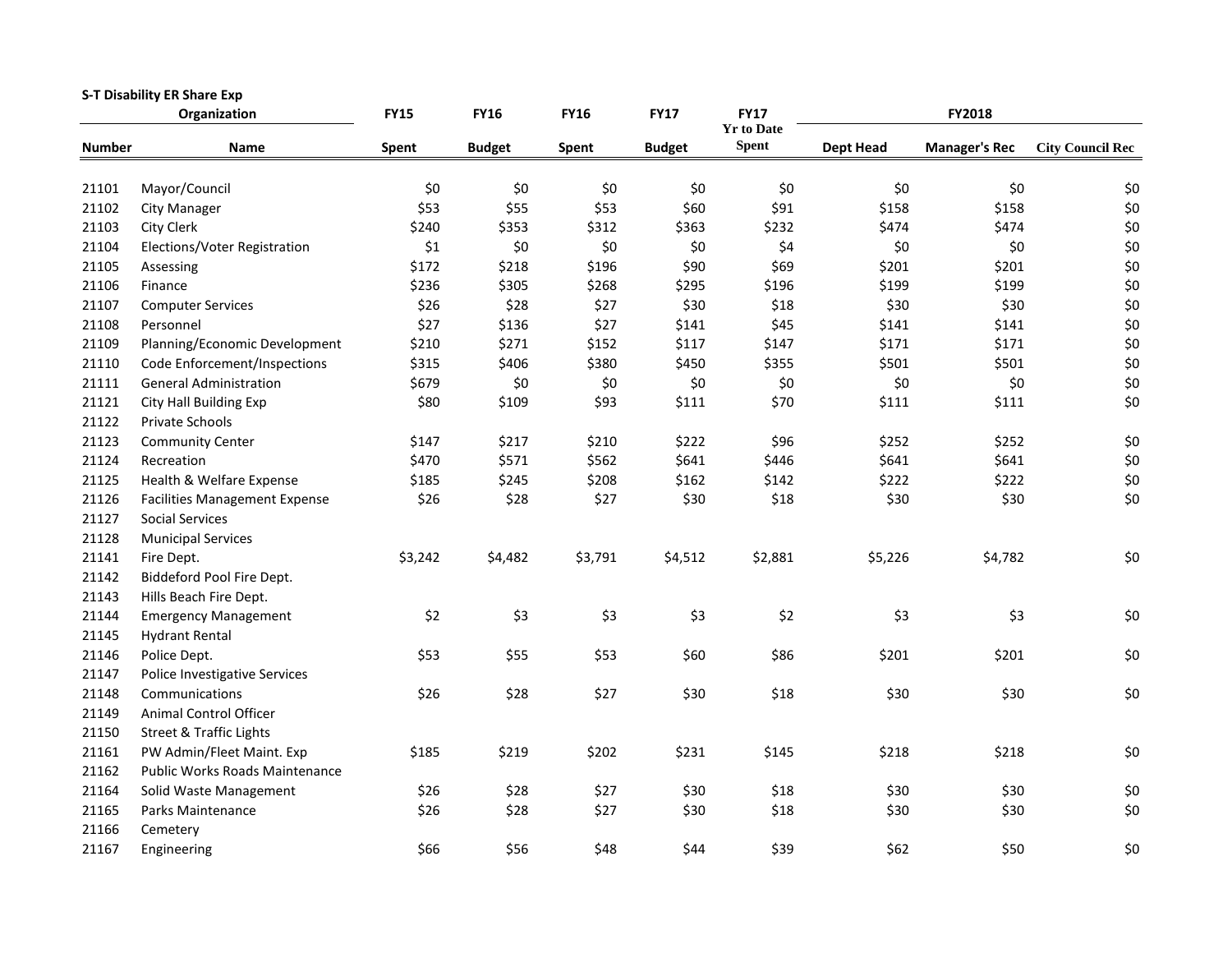| 21168 | <b>GIS Division</b>      |               | \$25    | \$26    | \$25    | \$29    | \$17    | \$30  | \$30    | \$0 |
|-------|--------------------------|---------------|---------|---------|---------|---------|---------|-------|---------|-----|
| 21181 | County Tax               |               |         |         |         |         |         |       |         |     |
| 21185 | Debt Service - Principal |               |         |         |         |         |         |       |         |     |
| 21186 | Debt Service - Interest  |               |         |         |         |         |         |       |         |     |
| 21199 | Transfers Out            |               |         |         |         |         |         |       |         |     |
|       | CIP Items                |               |         |         |         |         |         |       |         | \$0 |
|       | Less Duplicate Benefits  |               |         |         |         |         |         |       |         |     |
|       |                          | <b>TOTALS</b> | \$6,518 | \$7,867 | \$6,716 | \$7,681 | \$5,155 | 8,960 | \$8,504 | \$0 |
|       |                          |               |         |         |         |         |         |       |         |     |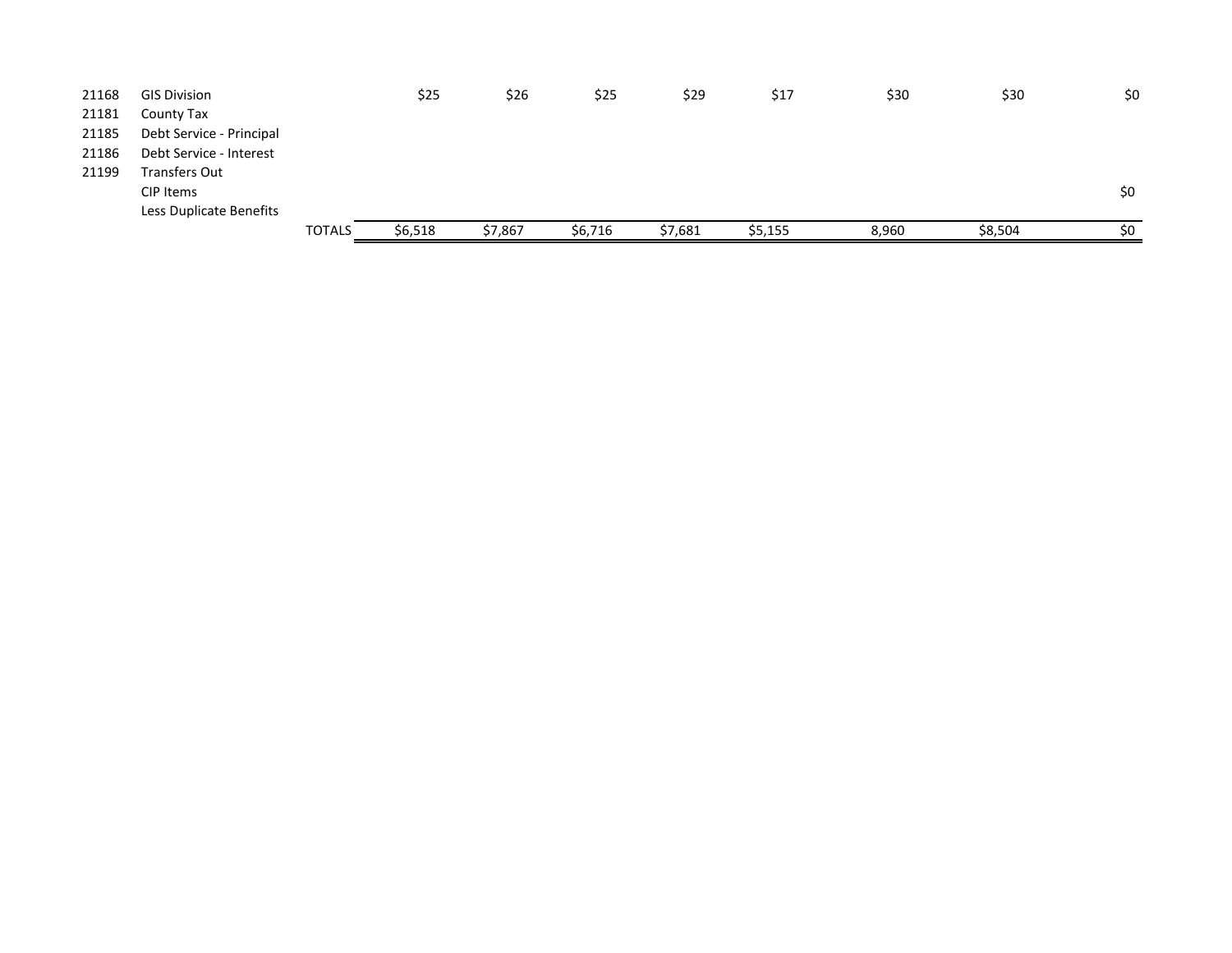

April 19, 2017 **Department:** Fringe Benefits

Account Title: L-T Disability ER Share Exp

Department Number: Account Number: 60213

| FY2015     | FY 2016       | FY 2016      | FY 2017       | FY 2017       |
|------------|---------------|--------------|---------------|---------------|
| Actual     | <b>Budget</b> | Actual       | <b>Budget</b> | Est. Expended |
|            |               |              |               |               |
| \$5,718.01 | \$7,793.00    | \$6,702.93\$ | \$8,252.00    |               |

| FY-2018       | Department | City Mgr       | Council | Increase   |  |
|---------------|------------|----------------|---------|------------|--|
|               | Reauest    | Recommendation | Action  | (Decrease) |  |
| <b>Budget</b> | \$8,822.83 | \$8,873.16     |         | \$621.16   |  |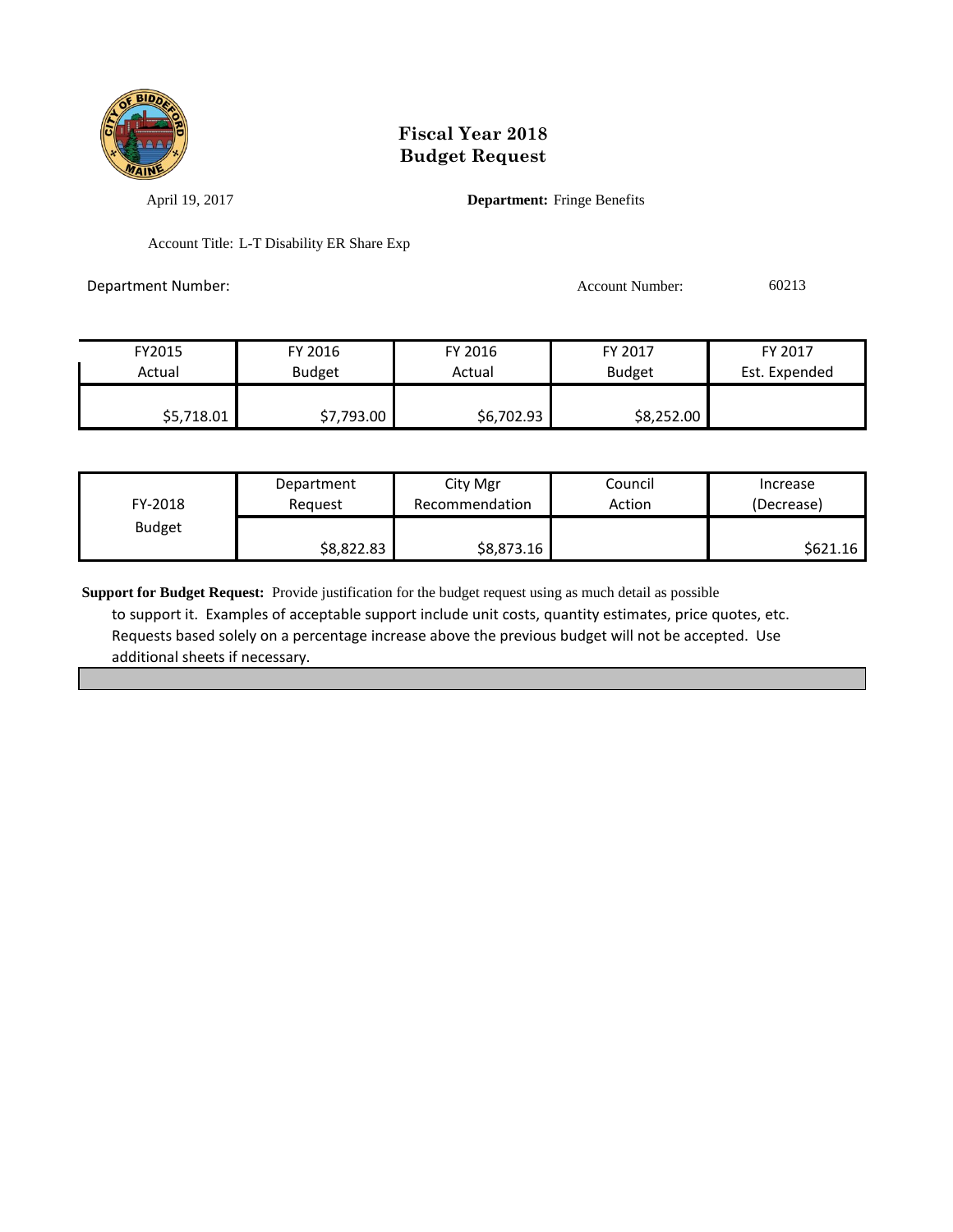|               | <b>L-T Disability ER Share Exp</b><br>Organization | <b>FY15</b> | <b>FY16</b>   | <b>FY16</b> | <b>FY17</b>   | <b>FY17</b>                       |                  | FY2018               |                         |  |  |
|---------------|----------------------------------------------------|-------------|---------------|-------------|---------------|-----------------------------------|------------------|----------------------|-------------------------|--|--|
| <b>Number</b> | Name                                               | Spent       | <b>Budget</b> | Spent       | <b>Budget</b> | <b>Yr to Date</b><br><b>Spent</b> | <b>Dept Head</b> | <b>Manager's Rec</b> | <b>City Council Rec</b> |  |  |
|               |                                                    |             |               |             |               |                                   |                  |                      |                         |  |  |
| 21101         | Mayor/Council                                      | \$0         | \$0           | \$0         | \$0           | \$0                               | \$0              | \$0                  | \$0                     |  |  |
| 21102         | <b>City Manager</b>                                | \$317       | \$563         | \$379       | \$693         | \$188                             | \$804            | \$807                | $$0$$                   |  |  |
| 21103         | City Clerk                                         | \$182       | \$234         | \$224       | \$263         | \$171                             | \$270            | \$293                | \$0                     |  |  |
| 21104         | Elections/Voter Registration                       |             |               |             |               |                                   |                  |                      |                         |  |  |
| 21105         | Assessing                                          | \$290       | \$417         | \$345       | \$643         | \$146                             | \$547            | \$547                | \$0                     |  |  |
| 21106         | Finance                                            | \$484       | \$573         | \$612       | \$547         | \$460                             | \$650            | \$680                | \$0                     |  |  |
| 21107         | <b>Computer Services</b>                           | \$182       | \$254         | \$223       | \$289         | \$170                             | \$294            | \$302                | \$0                     |  |  |
| 21108         | Personnel                                          | \$121       | \$199         | \$148       | \$227         | \$113                             | \$230            | \$254                | \$0                     |  |  |
| 21109         | Planning/Economic Development                      | \$356       | \$557         | \$437       | \$789         | \$457                             | \$664            | \$664                | $$0$$                   |  |  |
| 21110         | Code Enforcement/Inspections                       | \$431       | \$488         | \$462       | \$516         | \$174                             | \$367            | \$404                | \$0                     |  |  |
| 21111         | <b>General Administration</b>                      | \$0         | \$0           | \$0         | \$0           | \$0                               | \$0              | \$0                  | \$0                     |  |  |
| 21121         | City Hall Building Exp                             |             |               |             |               |                                   |                  |                      |                         |  |  |
| 21122         | <b>Private Schools</b>                             |             |               |             |               |                                   |                  |                      |                         |  |  |
| 21123         | <b>Community Center</b>                            | \$35        | \$0           | \$131       | \$0           | \$100                             | \$134            | \$134                | \$0                     |  |  |
| 21124         | Recreation                                         | \$175       | \$206         | \$214       | \$235         | \$163                             | \$277            | \$277                | \$0                     |  |  |
| 21125         | Health & Welfare Expense                           | \$182       | \$241         | \$153       | \$0           | \$0                               | \$0              | \$0                  | \$0                     |  |  |
| 21126         | <b>Facilities Management Expense</b>               | \$182       | \$271         | \$223       | \$308         | \$170                             | \$329            | \$329                | \$0                     |  |  |
| 21127         | <b>Social Services</b>                             |             |               |             |               |                                   |                  |                      |                         |  |  |
| 21128         | <b>Municipal Services</b>                          |             |               |             |               |                                   |                  |                      |                         |  |  |
| 21141         | Fire Dept.                                         | \$757       | \$1,143       | \$764       | \$814         | \$581                             | \$1,067          | \$1,068              | \$0                     |  |  |
| 21142         | Biddeford Pool Fire Dept.                          |             |               |             |               |                                   |                  |                      |                         |  |  |
| 21143         | Hills Beach Fire Dept.                             |             |               |             |               |                                   |                  |                      |                         |  |  |
| 21144         | <b>Emergency Management</b>                        | \$18        | \$21          | \$22        | \$24          | \$16                              | \$24             | \$28                 | \$0                     |  |  |
| 21145         | <b>Hydrant Rental</b>                              |             |               |             |               |                                   |                  |                      |                         |  |  |
| 21146         | Police Dept.                                       | \$321       | \$510         | \$392       | \$580         | \$313                             | \$734            | \$736                | \$0                     |  |  |
| 21147         | Police Investigative Services                      |             |               |             |               |                                   |                  |                      |                         |  |  |
| 21148         | Communications                                     | \$182       | \$257         | \$223       | \$293         | \$170                             | \$297            | \$302                | \$0                     |  |  |
| 21149         | Animal Control Officer                             |             |               |             |               |                                   |                  |                      |                         |  |  |
| 21150         | <b>Street &amp; Traffic Lights</b>                 |             |               |             |               |                                   |                  |                      |                         |  |  |
| 21161         | PW Admin/Fleet Maint. Exp                          | \$703       | \$929         | \$862       | \$1,058       | \$656                             | \$1,002          | \$1,015              | \$0                     |  |  |
| 21162         | <b>Public Works Roads Maintenance</b>              |             |               |             |               |                                   |                  |                      |                         |  |  |
| 21164         | Solid Waste Management                             | \$167       | \$196         | \$206       | \$225         | \$157                             | \$232            | \$232                | \$0                     |  |  |
| 21165         | Parks Maintenance                                  | \$157       | \$194         | \$193       | \$218         | \$147                             | \$232            | \$232                | \$0                     |  |  |
| 21166         | Cemetery                                           |             |               |             |               |                                   |                  |                      |                         |  |  |
| 21167         | Engineering                                        | \$334       | \$371         | \$313       | \$338         | \$314                             | \$464            | \$345                | \$0                     |  |  |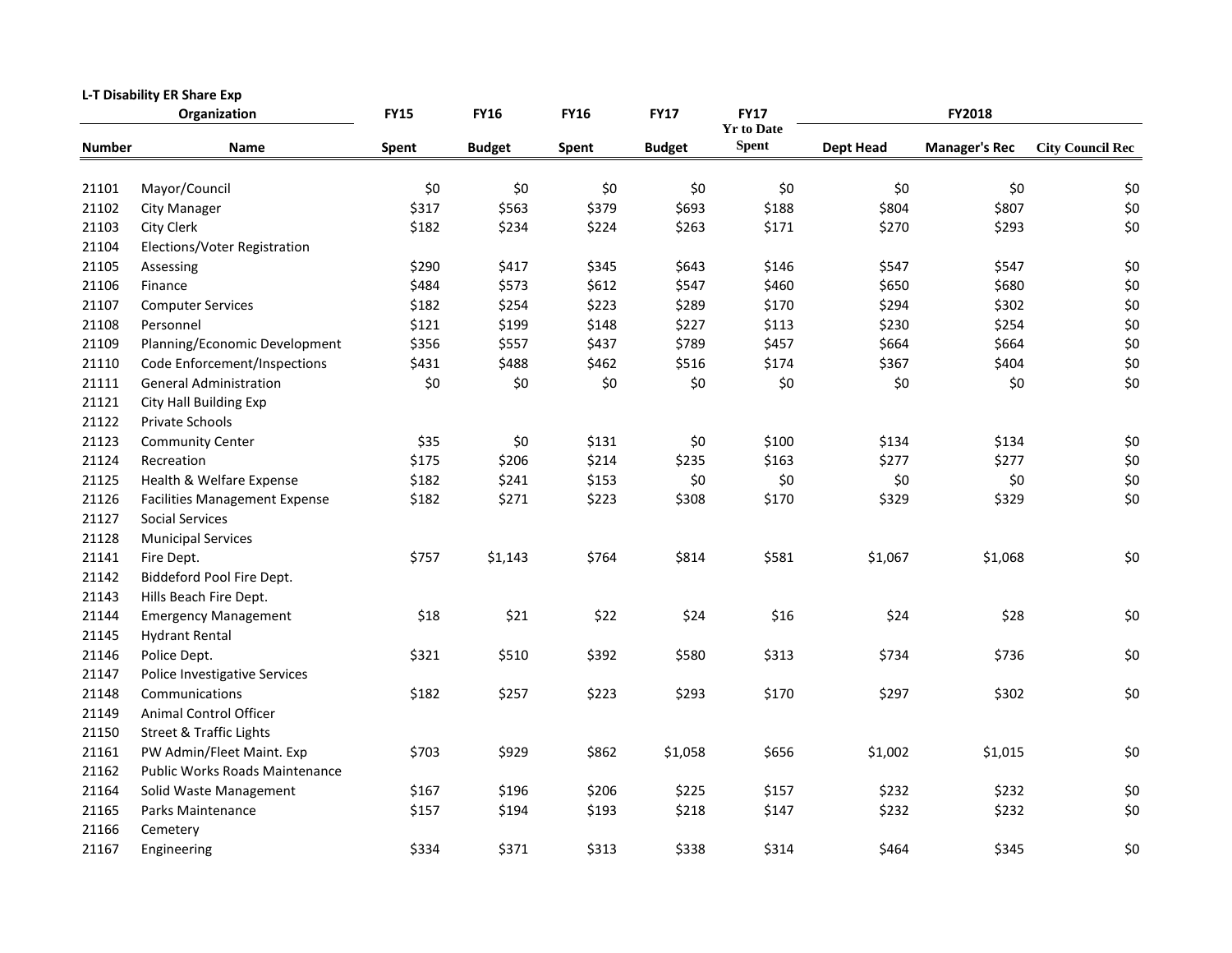| 21168 | <b>GIS Division</b>      |               | \$144   | \$169   | \$177   | \$192   | \$132   | \$205 | \$224   | \$0 |
|-------|--------------------------|---------------|---------|---------|---------|---------|---------|-------|---------|-----|
| 21181 | County Tax               |               |         |         |         |         |         |       |         |     |
| 21185 | Debt Service - Principal |               |         |         |         |         |         |       |         |     |
| 21186 | Debt Service - Interest  |               |         |         |         |         |         |       |         |     |
| 21199 | <b>Transfers Out</b>     |               |         |         |         |         |         |       |         |     |
|       | CIP Items                |               |         |         |         |         |         |       |         | \$0 |
|       | Less Duplicate Benefits  |               |         |         |         |         |         |       |         |     |
|       |                          | <b>TOTALS</b> | \$5,718 | \$7,793 | \$6,703 | \$8,252 | \$4,796 | 8,823 | \$8,873 | \$0 |
|       |                          |               |         |         |         |         |         |       |         |     |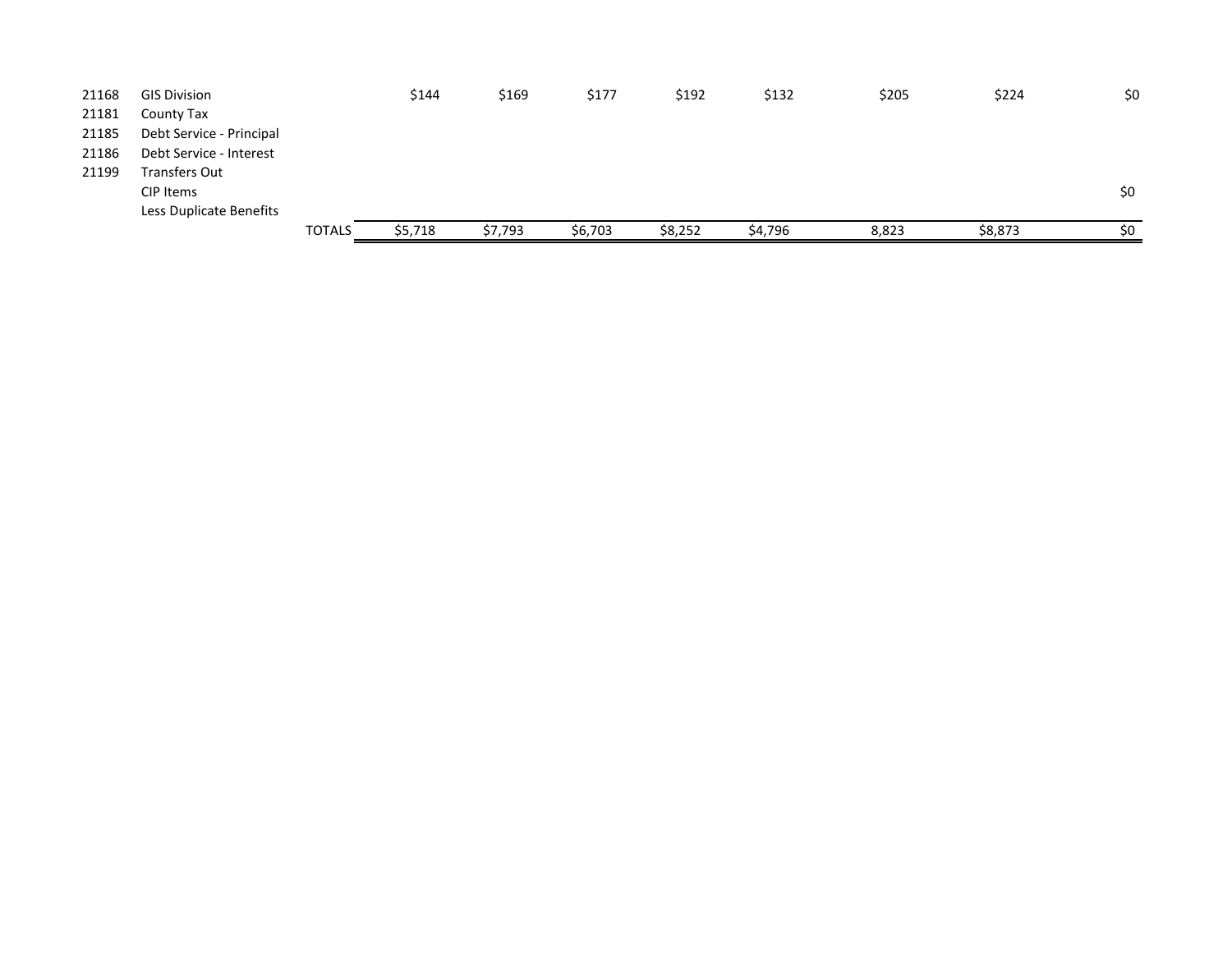

April 19, 2017 **Department:** Fringe Benefits

Account Title: RHSA Plan ER Share

Department Number: Account Number: 60217

| FY2015 | FY 2016       | FY 2016     | FY 2017       | FY 2017       |  |
|--------|---------------|-------------|---------------|---------------|--|
| Actual | <b>Budget</b> | Actual      | <b>Budget</b> | Est. Expended |  |
|        |               |             |               |               |  |
| \$0.00 | \$0.00        | \$10,290.00 | \$70,200.00   |               |  |

| FY-2018       | Reauest      | Recommendation | Action | Increase<br>(Decrease) |  |
|---------------|--------------|----------------|--------|------------------------|--|
| <b>Budget</b> | \$105,105.00 | \$101,127.00   |        | \$30,927.00            |  |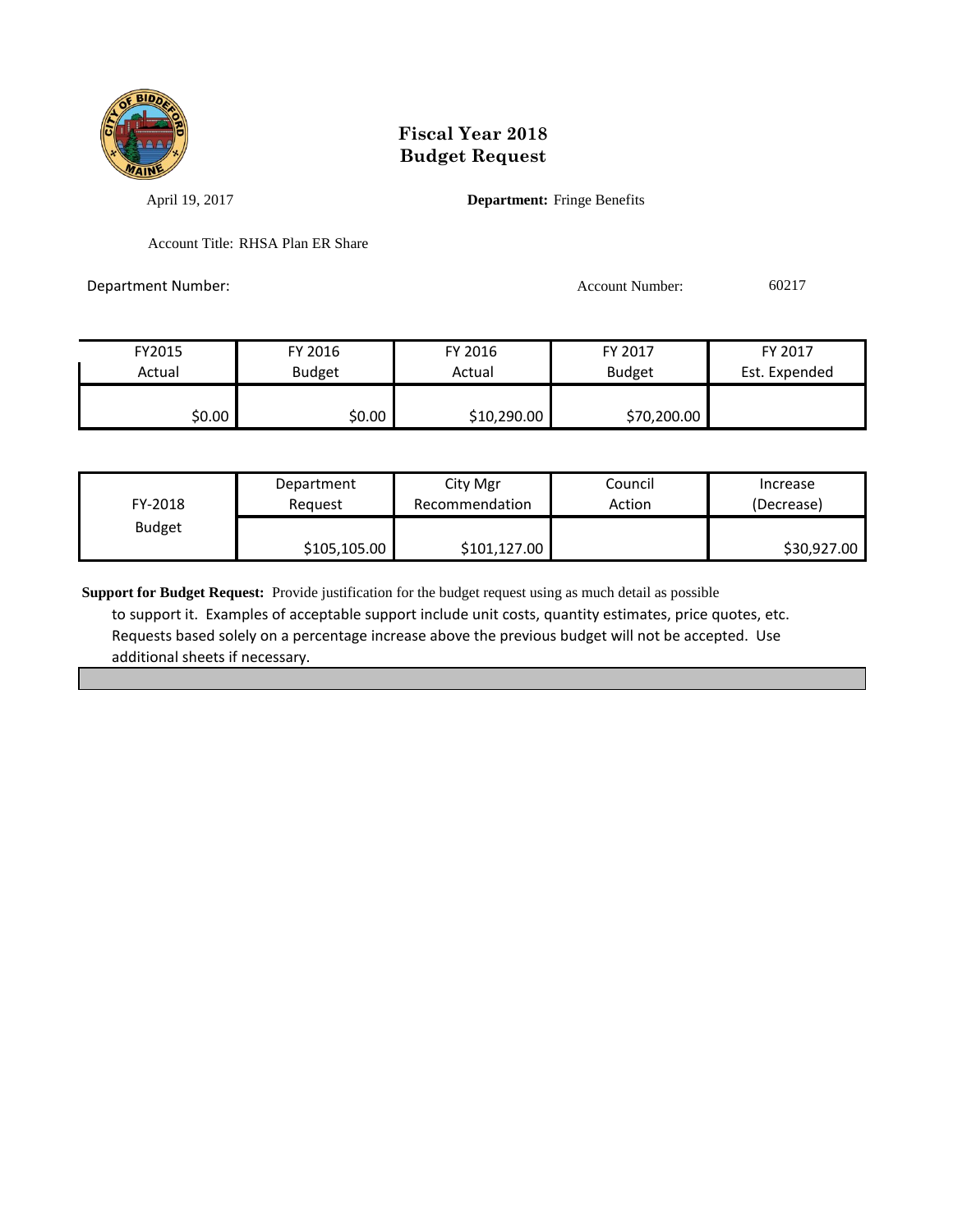|               | <b>RHSA Plan ER Share</b>            |             |               |             |               |                                  |                  |                      |                         |  |  |
|---------------|--------------------------------------|-------------|---------------|-------------|---------------|----------------------------------|------------------|----------------------|-------------------------|--|--|
|               | Organization                         | <b>FY15</b> | <b>FY16</b>   | <b>FY16</b> | <b>FY17</b>   | <b>FY17</b><br><b>Yr to Date</b> |                  | FY2018               |                         |  |  |
| <b>Number</b> | Name                                 | Spent       | <b>Budget</b> | Spent       | <b>Budget</b> | <b>Spent</b>                     | <b>Dept Head</b> | <b>Manager's Rec</b> | <b>City Council Rec</b> |  |  |
| 21101         | Mayor/Council                        | \$0         | \$0           | \$0         | \$0           | \$0                              | \$0              | \$0                  | \$0                     |  |  |
| 21102         | <b>City Manager</b>                  | \$0         | \$0           | \$0         | \$780         | \$831                            | \$2,340          | \$2,340              | \$0                     |  |  |
| 21103         | <b>City Clerk</b>                    | \$0         | \$0           | \$0         | \$2,340       | \$1,186                          | \$3,120          | \$3,120              | \$0                     |  |  |
| 21104         | Elections/Voter Registration         | \$0         | \$0           | \$0         | \$0           | \$30                             | \$0              | \$0                  | \$0                     |  |  |
| 21105         | Assessing                            | \$0         | \$0           | \$0         | \$1,560       | \$780                            | \$1,560          | \$1,560              | \$0                     |  |  |
| 21106         | Finance                              | \$0         | \$0           | \$0         | \$3,120       | \$1,932                          | \$3,510          | \$3,510              | \$0                     |  |  |
| 21107         | <b>Computer Services</b>             | \$0         | \$0           | \$0         | \$0           | \$270                            | \$780            | \$780                | \$0                     |  |  |
| 21108         | Personnel                            | \$0         | \$0           | \$0         | \$0           | \$270                            | \$780            | \$780                | \$0                     |  |  |
| 21109         | Planning/Economic Development        | \$0         | \$0           | \$0         | \$2,340       | \$1,004                          | \$2,340          | \$2,340              | \$0                     |  |  |
| 21110         | Code Enforcement/Inspections         | \$0         | \$0           | \$0         | \$3,120       | \$1,563                          | \$4,602          | \$4,602              | \$0\$                   |  |  |
| 21111         | <b>General Administration</b>        | \$0         | \$0           | \$0         | \$0           | \$0                              | \$0              | \$0                  | \$0                     |  |  |
| 21121         | City Hall Building Exp               | \$0         | \$0           | \$0         | \$780         | \$377                            | \$780            | \$780                | \$0\$                   |  |  |
| 21122         | Private Schools                      |             |               |             |               |                                  |                  |                      |                         |  |  |
| 21123         | <b>Community Center</b>              | \$0         | \$0           | \$0         | \$780         | \$390                            | \$780            | \$780                | \$0                     |  |  |
| 21124         | Recreation                           | \$0         | \$0           | \$0         | \$1,560       | \$915                            | \$1,950          | \$1,950              | \$0                     |  |  |
| 21125         | Health & Welfare Expense             | \$0         | \$0           | \$0         | \$1,560       | \$774                            | \$1,560          | \$1,560              | \$0                     |  |  |
| 21126         | <b>Facilities Management Expense</b> | \$0         | \$0           | \$0         | \$780         | \$390                            | \$780            | \$780                | \$0\$                   |  |  |
| 21127         | <b>Social Services</b>               |             |               |             |               |                                  |                  |                      |                         |  |  |
| 21128         | <b>Municipal Services</b>            |             |               |             |               |                                  |                  |                      |                         |  |  |
| 21141         | Fire Dept.                           | \$0         | \$0           | \$0         | \$0           | \$390                            | \$21,060         | \$17,940             | \$0                     |  |  |
| 21142         | Biddeford Pool Fire Dept.            |             |               |             |               |                                  |                  |                      |                         |  |  |
| 21143         | Hills Beach Fire Dept.               |             |               |             |               |                                  |                  |                      |                         |  |  |
| 21144         | <b>Emergency Management</b>          | \$0         | \$0           | \$0         | \$0           | \$27                             | \$78             | \$78                 | \$0                     |  |  |
| 21145         | <b>Hydrant Rental</b>                |             |               |             |               |                                  |                  |                      |                         |  |  |
| 21146         | Police Dept.                         | \$0         | \$0           | \$5,204     | \$25,740      | \$17,738                         | \$30,420         | \$30,420             | \$0                     |  |  |
| 21147         | Police Investigative Services        | \$0         | \$0           | \$330       | \$1,560       | \$748                            | \$1,560          | \$1,560              | \$0                     |  |  |
| 21148         | Communications                       | \$0         | \$0           | \$1,650     | \$7,800       | \$5,475                          | \$8,580          | \$8,580              | \$0\$                   |  |  |
| 21149         | Animal Control Officer               | \$0         | \$0           | \$151       | \$780         | \$516                            | \$780            | \$780                | \$0\$                   |  |  |
| 21150         | <b>Street &amp; Traffic Lights</b>   |             |               |             |               |                                  |                  |                      |                         |  |  |
| 21161         | PW Admin/Fleet Maint. Exp            | \$0         | \$0           | \$315       | \$2,340       | \$1,566                          | \$2,340          | \$2,340              | \$0                     |  |  |
| 21162         | Public Works Roads Maintenance       | \$0         | \$0           | \$1,545     | \$7,800       | \$4,910                          | \$7,800          | \$7,800              | \$0                     |  |  |
| 21164         | Solid Waste Management               | \$0         | \$0           | \$600       | \$3,120       | \$2,043                          | \$3,120          | \$3,120              | \$0                     |  |  |
| 21165         | Parks Maintenance                    | \$0         | \$0           | \$495       | \$2,340       | \$1,540                          | \$3,120          | \$2,340              | \$0                     |  |  |
| 21166         | Cemetery                             |             |               |             |               |                                  |                  |                      |                         |  |  |
| 21167         | Engineering                          | \$0         | \$0           | \$0         | \$0           | \$605                            | \$1,365          | \$1,287              | \$0                     |  |  |